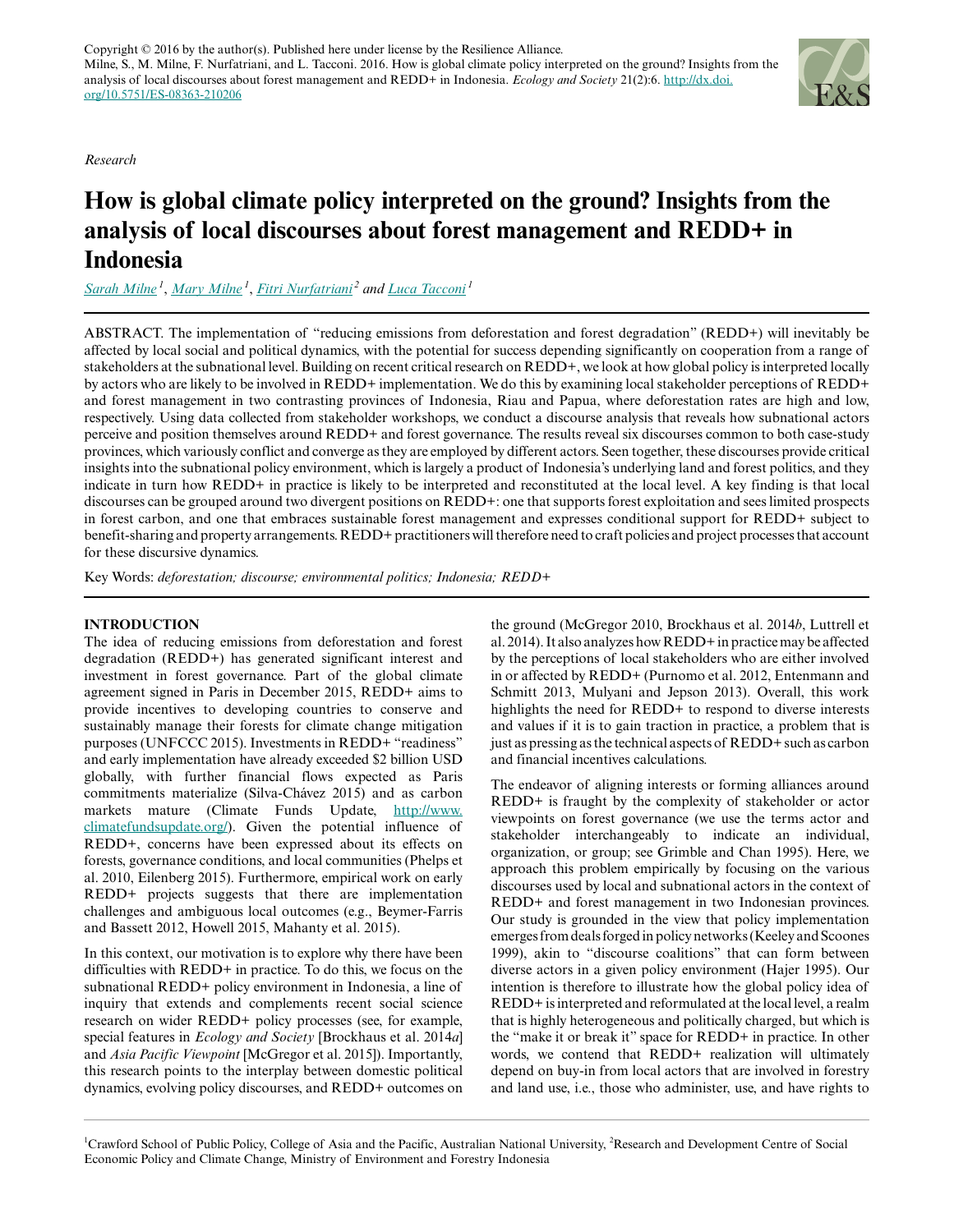forested land, including district and provincial governments, concession holders, and communities in forested areas. Our study therefore investigates: (1) the perceptions and discourses of these local actors with respect to REDD+ and forest management, and (2) what our findings suggest for REDD+ implementation in terms of potential alliances or blockages among actors.

Understanding the local policy environment in this way is vital because, as scholars of complex social-ecological systems indicate, wicked problems such as deforestation cannot simply be solved by "getting the policy right" (e.g., Adger et al. 2003, Mosse 2004). Rather, it is necessary to consider how and why policy implementation may get blocked or go awry. For example, anthropological perspectives on environment and development projects reveal how gaps between good intentions and practical outcomes frequently arise when there are cross-scalar or crosscultural differences in actor perspectives (Leach and Mearns 1996, West 2006, Li 2007). In this light, our study focuses on how local actors' discourses are likely to interact with REDD+ design and implementation. Methodologically, we achieve this by combining discourse analysis and stakeholder analysis, which is a key innovation. We therefore provide a unique overview of the full range of subnational REDD+ stakeholders, their diverse, conflicting or similar views, and how eliciting those views is fundamental to understanding REDD+ policy prospects on the ground.

The significance of Indonesia as the setting for this study cannot be overlooked. This country has one of the highest deforestation rates in the world (FAO 2010), and it is one of the biggest carbon emitters globally, with approximately three-quarters of its emissions arising from land-use change and deforestation (DNPI 2010*a*). For these reasons, Indonesia has received unprecedented international investment in REDD+ and other climate interventions. Indeed, by 2009, Indonesia boasted the largest number of REDD+ pilot activities globally (Wertz-Kanounnikoff and Kongphan-Apirak 2009), a set of circumstances that prompted the Indonesian government to commit to cutting emissions by 26% against business-as-usual by 2020 and by 41% with additional support from the international community (Yudhoyono 2009). This move led to a bilateral agreement with Norway for REDD+, which included a moratorium on logging and forest conversion, among other things. However, several years on, the Norwegian money remains underspent, and the effectiveness of Indonesia's logging ban is in question (Coates 2012, Lang 2013). These frustrations derive particularly from Indonesia's political context, which points to a critical need to "build domestic constituencies" in support of forest reform (Luttrell et al. 2014) and to acknowledge how power relations influence policy implementation (Eilenberg 2015). Our analysis of subnational discourses around REDD+ should contribute to this task, particularly from a methodological point of view. For specific policy inputs, we recommend that our approach be replicated in more provinces to detect potential variation in local discourses between places and over time.

We next outline how discourse plays a fundamental role in the elaboration of environmental policies such as REDD+. We then describe our study design and methods, which involved analysis of discursive material gathered at two stakeholder workshops in Riau and Papua provinces. With our results, we explore the

contours of the local discourses we identified around forest management and REDD+. We then discuss how these discursive dynamics could affect REDD+ implementation in Indonesia and elsewhere.

### **THEORETICAL FRAMEWORK**

Environmental policy making is widely recognized as a contested and political process in which multiple perspectives on environmental problems and their potential solutions come into play (Hajer 1995, Leach and Mearns 1996, Dryzek 1997, Keeley and Scoones 1999). A key issue is that policy makers frequently pay insufficient attention to the conflicting interests and views of different local actors or stakeholders during policy formulation (Grimble and Chan 1995, Neumann 2005). Environmental projects may therefore achieve better results if policy makers can attend to the various ways that stakeholders conceptualize environmental issues in the first place (Adams et al. 2003). Furthermore, by understanding what stakeholders may lose or gain through proposed changes to natural resource management, policy processes can mitigate against potential blockages or negative impacts (Grimble and Chan 1995).

One way to examine competing ideas in the policy process, and associated power dynamics between actors, is to employ the concept of discourse. A discourse is a "shared meaning of a phenomenon," reflecting claims made by certain actors, rather than objective knowledge per se (Adger et al. 2001). Following the definition of Hajer (1995), discourses form the context in which phenomena are understood; they frame problems in particular ways and distinguish some aspects of a situation over others. Discourses can therefore be identified in proponents' assumptions and logics, and in the way they advance their agendas through particular narratives (Roe 1991) or storylines (Hajer 1995). Thus, discourse analysis reveals how multiple viewpoints on environmental problem solving can exist simultaneously, as seen in the oft-observed discursive struggles of scientists, activists, local communities, and politicians (Hajer 1995, Fairhead and Leach 2003, Gray et al. 2007).

Some analysis of REDD+ policy discourses and stakeholder perspectives has already been conducted. For example, research into national-level discourses on climate change adaptation and mitigation in the Congo basin revealed a variety of discursive framings or positions on REDD+ policy (Brown et al. 2011, Somorin et al. 2012). Similarly, in the Peruvian Amazon, Evans et al. (2014) examined local community perspectives on REDD+, which they contrasted with national and global policy contructs; and Entenmann and Schmitt (2013) identified diverse actor perceptions of the relationship between REDD+ and biodiveristy values. Although signaling the importance of discourse, none of these studies engages with the full range of subnational REDD+ stakeholders and how their discourses may reflect policy challenges, as we do here.

To identify relevant actors and their voices, we draw from the technique of stakeholder analysis, which has long been used to understand resource conflicts in environmental projects (de Lopez 2001, Hjortsø et al. 2005, Mushove and Vogel 2005). A stakeholder may be defined as any individual or group either directly involved in, or affected by, the exploitation or management of a given resource, in this case, forests (following Grimble and Chan 1995). Formal stakeholder analysis has been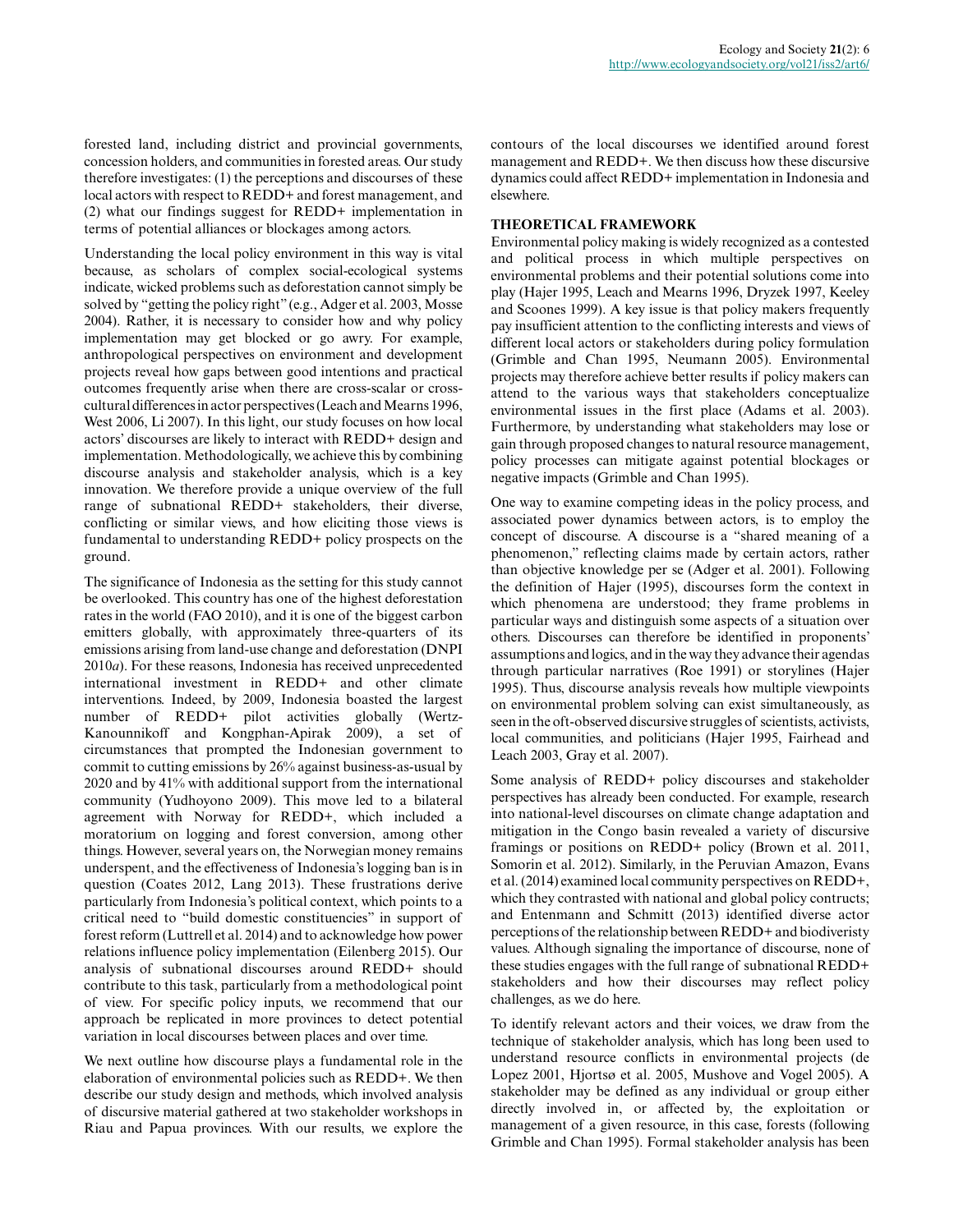|       | Stakeholder group                                  |                           |                     |                          |                                                    |       |  |
|-------|----------------------------------------------------|---------------------------|---------------------|--------------------------|----------------------------------------------------|-------|--|
|       | Workshop Community and social<br>NGOs <sup>T</sup> | Companies and<br>business | District government | Provincial<br>government | Researchers and<br>environmental NGOs <sup>T</sup> | Total |  |
| Riau  |                                                    |                           | 10                  |                          |                                                    | 33    |  |
| Papua |                                                    |                           |                     | 20                       |                                                    | 38    |  |
| Total |                                                    |                           |                     | 25                       |                                                    |       |  |

**Table 1.** Stakeholder groups and numbers of participants involved in the workshops.

used to develop early REDD+ policy recommendations in one province of Indonesia (Purnomo et al. 2012) and is recommended as a tool for managing tropical forest landscapes (van Noordwijk et al. 2013). However, there are no examples of stakeholder analysis being applied for the purpose of analyzing multiple discourses around a policy idea such as REDD+.

# **METHODS**

As indicated, we adopted a hybrid methodological approach that melded discourse analysis with stakeholder analysis. Actor discourses are usually garnered from sources such as texts and oral transcripts (Hajer 1995). However, few of the subnational actors that we were interested in had expressed relevant views in such a format, meaning that we needed to generate material from scratch. Furthermore, we wanted our target actors to respond to a set of core questions about REDD+ in a pseudo-public setting, where their stances, interactions, and discursive strategies could be observed by us and other stakeholders. We therefore adopted a workshop format for data collection, based on stakeholder analysis methods. This provided a systematic way to bring actors together so that their opinions on REDD+ and forest management could be shared and recorded. Such policy-oriented workshops are common in Indonesia, so our approach was considered locally appropriate.

The initial identification and grouping of stakeholders was a key aspect of workshop preparation. This was achieved through a desktop study of actors associated with forest use in the focal provinces of Riau and Papua, a scoping trip to Riau, a range of key informant interviews (e.g., with informants at Tropenbos, the Centre for International Forestry Research, the Forestry Research and Development Agency, the Ministry of Forestry, and the Ministry of Agriculture [Estate Crops], based variously in Pekanbaru, Bogor, and Jakarta), and several lengthy meetings with Indonesian collaborators. As a result, we defined five stakeholder groups around which the workshops were organized: (1) community members living near forests, and related advocacy or social development nongovernmental organizations (NGOs); (2) companies involved in logging, pulp and paper, and oil palm industries; (3) district government officials; (4) provincial government officials; and (5) environmental NGOs and researchers. National and international actors that did not have an ongoing presence in each province, such as donors, were considered beyond the scope of our analysis. Notably, the stakeholder groupings were useful for organizing data collection, but they did not underpin analysis. This is because our focus on discourses allowed for diverse views and perspectives within stakeholder groups, as well as potential alliances across groups (Gray et al. 2007, Dryzek and Niemeyer 2008). Future workshops

may therefore use different stakeholder groupings, depending on the context.

The workshops were held in Riau and Papua: two provinces that represent opposite ends of the spectrum in terms of forest exploitation and land use. In choosing these provinces, our intention was to gauge how contrasting scenarios might shape local perceptions of REDD+. Riau province was selected because it had the highest local deforestation rate in Indonesia in the last decade, with 60% of its forests removed in the period from 1997– 2007 (Gelling 2007). Indeed, emissions from deforestation in Riau accounted for 42% of Indonesia's national total from 2000–2005 (DNPI 2010*b*). The province is now largely deforested, with most of its area under concessions for palm oil and acacia (Santosa et al. 2012). Nevertheless, there is a case for REDD+ in Riau because almost all remaining forestland is on peat soils, the burning of which generates disproportionately large carbon emissions (Gaveau et al. 2013).

In contrast, Papua province holds some of Indonesia's largest areas of intact tropical forest, and its forestry and plantation sectors are still in their infancy. The forest is state owned, but subject to customary claims. Forest loss due to logging and local land use in Papua remains relatively low, given sparse human populations and rugged terrain, but forest conversion for industrial plantations now represents a major threat (FPP 2011, Ginting and Pye 2011). As a consequence, the case for REDD+ in Papua relies on protection of its primary forests, to be achieved by averting large-scale planned deforestation. The former governor of West Papua demonstrated exemplary leadership in this domain, winning him the Time Magazine Heroes of the Environment award in 2007 (Tedjasukmana 2007).

Following the desktop study, representatives from each stakeholder group were invited to one-day workshops held in the provincial capitals of Riau and Papua in April and July 2010, respectively (Table 1). Invitations were arranged by the Forestry Research and Development Agency of Indonesia (FORDA), which made it possible to achieve strong attendance by government and business stakeholders, and created an official environment in which stakeholders might be compelled to express their views more seriously than in other settings. This more powerladen context may also have unnerved community-level participants, although such a dynamic was not observed. Funding was provided for some community and district-level representatives to attend from more remote areas (including Rokan Hilir and Siak districts in Riau, and Merauke and Sarmi districts in Papua). Attendance was therefore balanced across all stakeholder groups, but there might have been a degree of provincial capital bias because of the workshop locations.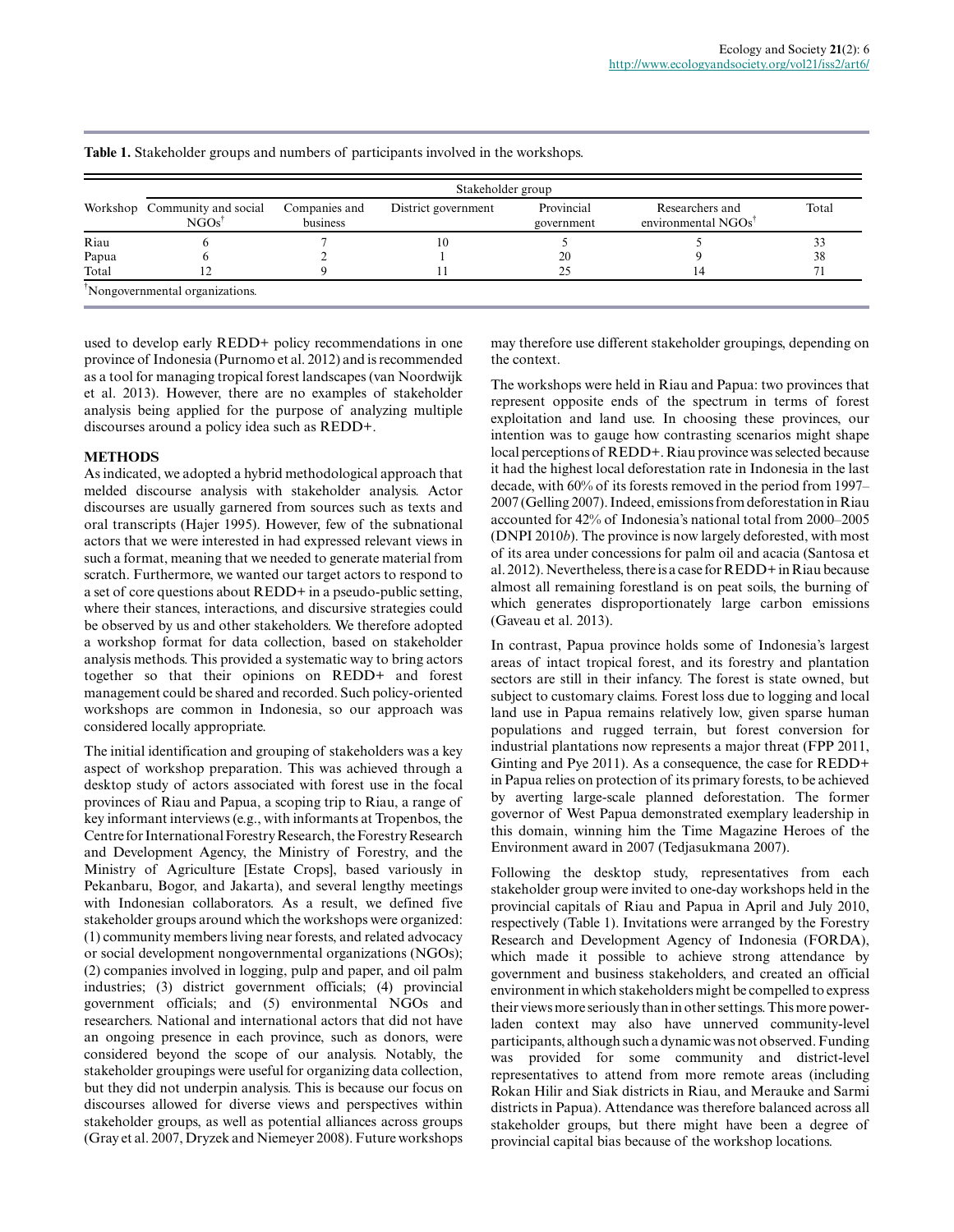| Category                             | Ouestion                                                                                |  |  |
|--------------------------------------|-----------------------------------------------------------------------------------------|--|--|
| Interests in forests                 | What is your interest in the forests in Riau?                                           |  |  |
|                                      | What role have you played in past and current efforts to manage these forests?          |  |  |
|                                      | Do you think these efforts have been successful? Why?                                   |  |  |
| Interests in $REDD^{\dagger}$        | What does REDD mean to you?                                                             |  |  |
|                                      | What is your interest in REDD?                                                          |  |  |
|                                      | What is your current involvement in REDD activities?                                    |  |  |
| Perceived costs and benefits of REDD | What gains, benefits, and opportunities do you foresee from REDD?                       |  |  |
|                                      | What costs, losses, and risks do you foresee from REDD?                                 |  |  |
|                                      | Overall, do you expect more benefits or costs from REDD?                                |  |  |
| Stakeholder relationships            | Who are your stakeholders with respect to your current land use activities and options? |  |  |
|                                      | Who would be your key stakeholders under REDD?                                          |  |  |

|  | Table 2. Questions asked during stakeholder group discussions. |  |
|--|----------------------------------------------------------------|--|
|--|----------------------------------------------------------------|--|

The composition of stakeholder groups was also diverse, containing a mix of individual views and roles. For example, government participants in both provinces came from a range of relevant agencies, including the departments of Forestry, Environment, and Estate Crops and Planning. In addition, stakeholder groups varied between provinces because of the provinces' contrasting circumstances. For instance, NGO participants in Riau were predominantly from local advocacy organizations working with communities on resource rights and livelihoods, whereas in Papua, NGO participants generally came from international conservation organizations working more closely with government.

The workshops, held entirely in Indonesian, initially involved plenary sessions on REDD+ delivered by government representatives, including the director of FORDA's REDD+ program. Participants were then divided into their stakeholder groups for roundtable discussions, run in parallel. Each stakeholder group was asked to respond to the same discussion questions, which were crafted to ensure open-ended responses (Table 2). Individual responses from group members were written on cards, and collated group responses were summarized on flip charts, which were later presented by group representatives in a wrap-up plenary session. In addition, most discussion groups were recorded and transcribed. All of these data (response cards, flip charts, transcripts) were then translated from Indonesian into English and entered into NVivo software (QSR International, Melbourne, Australia) for coding and analysis.

Although effective in many ways, the use of stakeholder workshops for data collection does present some methodological issues. For example, to maximize our chances of capturing local voices, we chose to use locally hired facilitators. This was a challenge because of low capacity at the provincial level, but eventually we found sufficiently skilled and informed facilitators from local universities, government departments, and NGOs. The facilitators were briefed on the purpose of the workshops and their role in data collection, but some were not entirely neutral in their stance toward forest management issues and REDD+, which at times affected group discussions. As far as possible, we accounted for this as others have done in similar situations (e.g., Mansbridge et al. 2006). Another potential weakness lies in the selection of representatives to speak on behalf of diverse others such as local communities. Given our aim of capturing a broad overview of local voices, this sampling strategy was deemed

legitimate. However, more detailed data on local discourses, and their variable deployment within groups, might be worth pursuing with additional field research or the application of Q methodology (e.g., Schneider et al. 2015).

In addition, at the time of the workshops, Indonesia's REDD+ policy was still being formulated. Workshop participants were therefore asked to provide views based on their understanding of the REDD+ concept, rather than any particular experience of REDD+ in practice. This is another point where our method departed from conventional stakeholder analysis, which tends to be site or project specific (Hjortsø et al. 2005, Mushove and Vogel 2005). Given ongoing uncertainties around REDD+ design internationally, and in Indonesia, the views expressed in our workshops may well change over time. However, our data remain highly relevant for anticipated policy processes; indeed, in April 2015, the Indonesian government reiterated its commitment to REDD+, after a period of doubt and transition (Parlina 2015).

Regarding data analysis, we chose to focus on discourses because we found that the views of each stakeholder group were not unified, although some perspectives were common across multiple groups. Identifying discrete storylines or narratives in the data revealed how forest management and REDD+ are treated discursively by actors (Hajer 1995). In turn, by focusing on discourses, we could determine when one stakeholder group used more than one discourse, and when one discourse was used by multiple stakeholder groups. Notably, it was only with iterative coding of the data that discrete discourses became visible; workshop participants were not engaged in this process. Discourse identification and attribution was also aided by examining key discursive tropes within the data. For example, we observed how group members expressed their "perceptions and concerns for the environment... and [related] external interventions" (Adger et al. 2001:685). We also tried to identify struggles between actors, as manifested through their different framings of environmental disputes, risks, themselves, and their opponents (Wittmer and Birner 2005, Gray et al. 2007). Accordingly, this entailed examining how stakeholders constructed their identities and relationships to each other, especially through use of stereotypes and naming-and-blaming strategies.

Finally, our analytical approach drew from the work of Dryzek and Niemeyer (2008), who argue that deliberative processes should represent different discourses as well as different people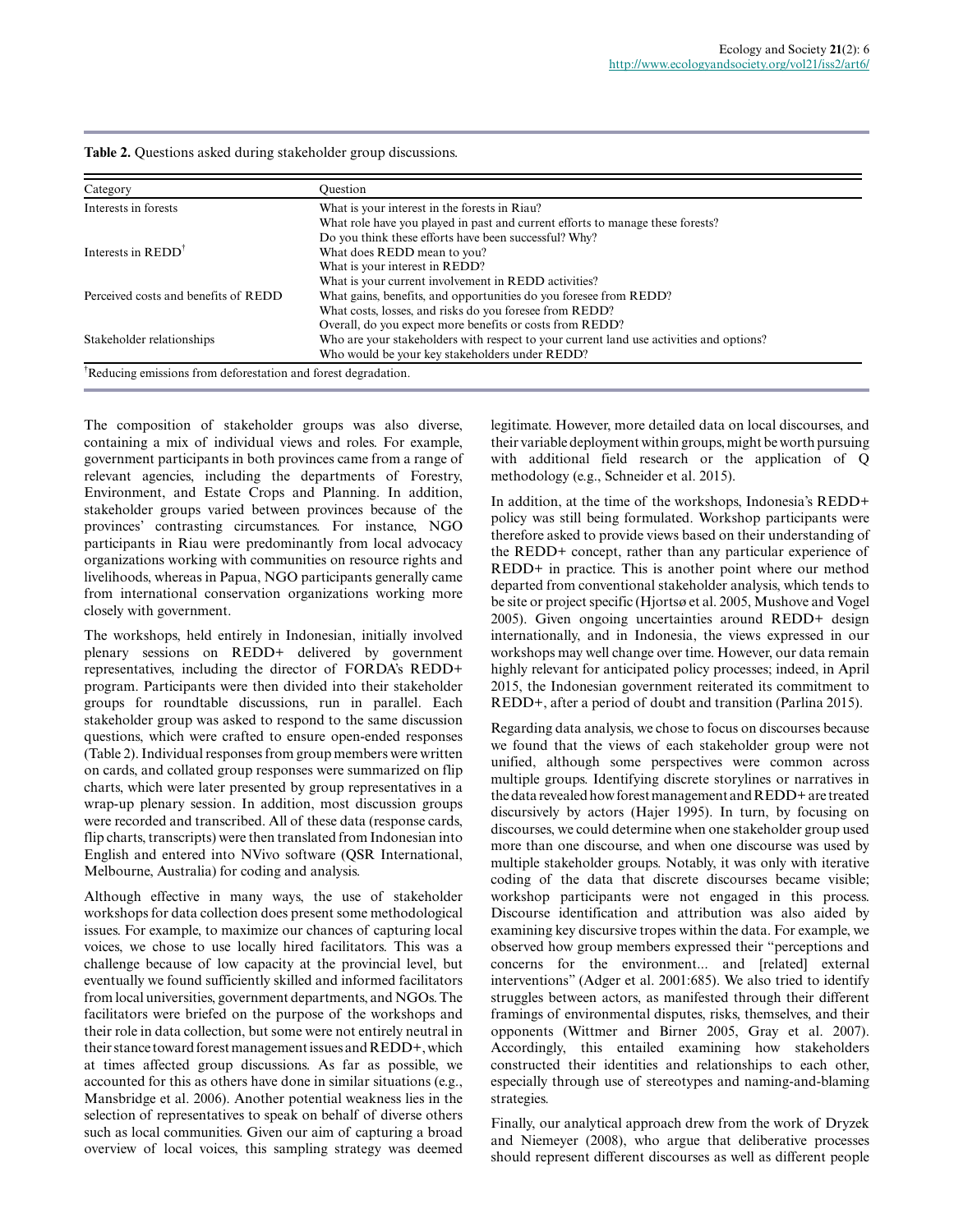| Table 3. Summary of local discourses and how they were used by stakeholders. |  |  |  |
|------------------------------------------------------------------------------|--|--|--|
|------------------------------------------------------------------------------|--|--|--|

|                                  |                                                                                                                                                                                                         |                                                                                                                                                                                |                                                                                                                                                                 | Discourse                                                                                                                                                           |                                                                                                                                                                                    |                                                                                                                                                                                |
|----------------------------------|---------------------------------------------------------------------------------------------------------------------------------------------------------------------------------------------------------|--------------------------------------------------------------------------------------------------------------------------------------------------------------------------------|-----------------------------------------------------------------------------------------------------------------------------------------------------------------|---------------------------------------------------------------------------------------------------------------------------------------------------------------------|------------------------------------------------------------------------------------------------------------------------------------------------------------------------------------|--------------------------------------------------------------------------------------------------------------------------------------------------------------------------------|
|                                  | Characteristic Environmental                                                                                                                                                                            | Sustainable<br>development                                                                                                                                                     | Compliance and<br>regulation                                                                                                                                    | Community rights<br>and benefits                                                                                                                                    | Developmentalist                                                                                                                                                                   | Southernism                                                                                                                                                                    |
|                                  | Position on forest management<br>Ecological<br>sustainability and<br>biodiversity<br>conservation are<br>vital; these goals can<br>be achieved through<br>enforcement of forest<br>and environment laws | Economic, social.<br>and environmental<br>benefits can be<br>produced through a<br>balanced and<br>collaborative strategy<br>of exploitation and<br>conservation of<br>forests | Clear forestry<br>regulations and<br>compliance with<br>$SFM^{\dagger}$ and $HCVF^{\ddagger}$<br>guidelines are<br>sufficient to protect<br>and sustain forests | Recognition of<br>traditional and local<br>communities' rights<br>to forests is essential;<br>economic benefits<br>from forest use<br>should flow to<br>communities | Economic growth,<br>welfare, and<br>development are<br>priorities; these can<br>be achieved through<br>exploitation or<br>conversion of forests,<br>before environmental<br>action | The industrialized<br>world is responsible for<br>historical deforestation<br>and emissions; poor<br>countries should not<br>have to curb their<br>forest use to<br>compensate |
| Stakeholders:<br><b>Business</b> |                                                                                                                                                                                                         |                                                                                                                                                                                |                                                                                                                                                                 |                                                                                                                                                                     |                                                                                                                                                                                    |                                                                                                                                                                                |
| Provincial government            | Papua                                                                                                                                                                                                   | Papua, Riau<br>Papua, Riau                                                                                                                                                     | Papua, Riau<br>Papua                                                                                                                                            | Papua, Riau<br>Papua, Riau                                                                                                                                          | Papua, Riau<br>Papua, Riau                                                                                                                                                         | Papua, Riau<br>Papua, Riau                                                                                                                                                     |
| District government              | Riau                                                                                                                                                                                                    | Riau                                                                                                                                                                           | Papua, Riau                                                                                                                                                     | Riau                                                                                                                                                                | Riau                                                                                                                                                                               | Riau                                                                                                                                                                           |
| Environmental NGOs <sup>§</sup>  | Community and social NGOs <sup>§</sup><br>Riau                                                                                                                                                          | Papua                                                                                                                                                                          |                                                                                                                                                                 | Papua, Riau                                                                                                                                                         | Papua, Riau                                                                                                                                                                        | Riau                                                                                                                                                                           |
| Self-representation              | Papua, Riau                                                                                                                                                                                             | Riau                                                                                                                                                                           |                                                                                                                                                                 |                                                                                                                                                                     |                                                                                                                                                                                    |                                                                                                                                                                                |
|                                  | Environmentalists<br>and sustainable-forest<br>managers                                                                                                                                                 | Sustainable-forest<br>managers                                                                                                                                                 | Law-abiding and<br>environmentally<br>conscious citizens<br>that undertake SFM <sup>‡</sup><br>and HCVF <sup>‡</sup> in<br>compliance with the<br>law           | Defenders of<br>community rights<br>and benefits; stewards                                                                                                          | Providers of regional<br>economic benefits                                                                                                                                         | Victims of developed<br>countries' activities                                                                                                                                  |
| Positioning of opponents         |                                                                                                                                                                                                         |                                                                                                                                                                                |                                                                                                                                                                 |                                                                                                                                                                     |                                                                                                                                                                                    |                                                                                                                                                                                |
|                                  | Overexploitation is<br>by developers, local<br>communities, and<br>concessionaires:<br>government has low<br>capacity to regulate<br>or control<br>exploitation                                         | Those who<br>overexploited the<br>forest in the past and<br>those who continue.<br>such as local<br>communities and<br>some companies                                          | Weak law<br>enforcement by<br>government;<br>community<br>encroachment that<br>undermines corporate benefits<br>environmental<br>management                     | Businesses and<br>government not<br>acknowledging<br>community rights or<br>providing financial                                                                     | Supporters of forest<br>conservation are<br>standing in the way<br>of progress and<br>regional growth                                                                              | Developing countries<br>have overexploited<br>their own natural<br>resources                                                                                                   |

§Nongovernmental organizations.

or groups. To achieve discursive representation and to aid communication with wider audiences, Dryzek and Niemeyer (2008) suggest that it is possible to map empirically identified discourses onto established or historical discourses in the literature. Following this, we matched discourses found in the workshop data with elements of those identified elsewhere, including global environmental and sustainable development discourses (Dryzek 1997, Adger et al. 2001, Adams 2009), the ecological modernization discourse (Hajer 1995, Bäckstrand and Lövbrand 2006), and discourses on economic growth and developmentalism in the context of environmental conflicts (Gray et al. 2007, Adams 2009). Although the matching was not perfect, the level of correspondence between these global discourses and those we found at the local level is remarkable, especially because some scholars question whether or how discourses apply across scales (Adger et al. 2001). We return to this point in the *Discussion.* Next, we explain the discourses we identified, along with their implications.

# **RESULTS: LOCAL DISCOURSES ABOUT FOREST MANAGEMENT AND REDD+**

Despite investigating contrasting regions of Indonesia, we show how subnational actors share similar discourses on forest management and REDD+, as well as similar discursive alliances and conflicts. This common ground may relate to actors' collective exposure to forest-related debates in the media or through environmental projects that transmit so-called global ideas. Overall, we identify six emerging discourses used by local actors, which we labeled as follows: environmental, sustainable development, compliance and regulation, community rights and benefits, developmentalist, and southernism. We define and illustrate each of these, showing how each stakeholder group employs multiple discourses (Table 3). We also identify the policy positions on REDD+ reflected by each discourse. Implicitly, each discourse implies a different understanding of forests and sustainability, but we do not unpack stakeholder views of these terms here.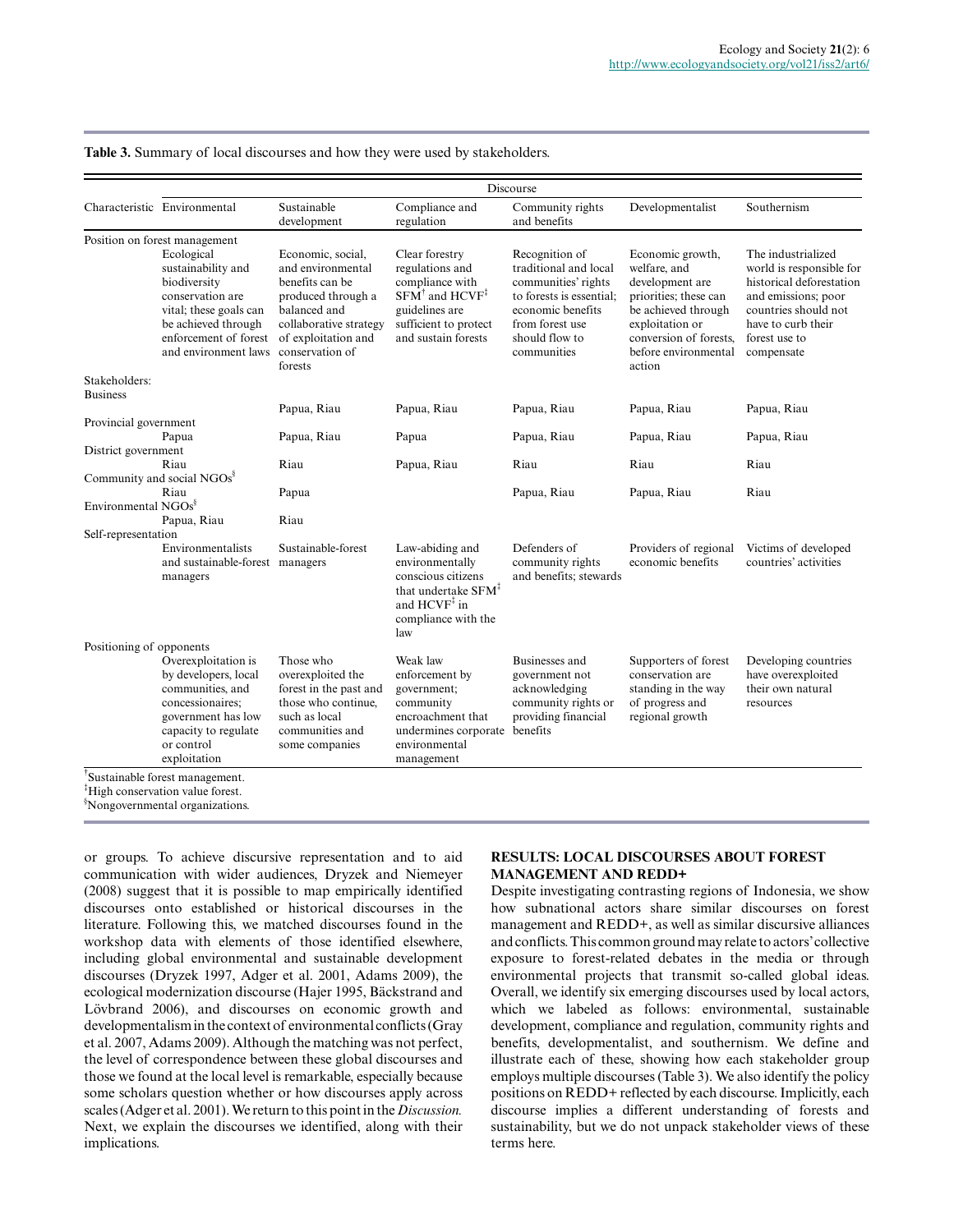Before discussing the six discourses, there are some general findings of note. First is the emergence of two broad discursive groupings, which appear to be polarized in their view of REDD+. The first four discourses may generally be considered as pro-forests, with proponents being conditionally supportive of REDD+. However, the latter two discourses, developmentalist and southernism, were more pro-development and less supportive of REDD+. Second, although most stakeholders appeared to understand the basic concept of REDD+ as a market mechanism for forest conservation, none of them expressed their views using an economic rationalist or neoliberal discourse, which would propose "solving environmental problems through the market" (Adams 2009); nor indeed was there evidence of any anti-market sentiment, which sometimes underpins local resistance to REDD+ (Kühne 2012). Instead, most participants focused on governance issues that they thought needed to be addressed before or during REDD+ implementation, such as conflicting laws, government corruption, and insecure resource tenure. In this sense, those who offered conditional support for REDD+ appeared to see it mainly as a way to advance their own agendas.

#### **Environmental discourse**

The environmental discourse values and prioritizes ecological outcomes above all else (Adger et al. 2001). Elements of this discourse were used by district and provincial government officials, particularly those in the Environment department; communities directly affected by deforestation; environmental NGOs; and even business actors. Proponents emphasized that current forest-use practices were adversely affecting ecosystems and villagers. For example, community representatives in Riau said that deforestation had led to "floods and tigers coming into the village." Correspondingly, the discourse implied that forests, still rich in biodiversity, need to be better looked after.

The environmental discourse also featured prominently in actors' discursive strategies. For example, community members and environmental NGOs blamed developers and concessionaires for the high rates of deforestation and biodiversity loss they saw, especially in Riau. This position was adopted by some government officials too, although more often they joined with business representatives to target and blame communities for environmental degradation, despite evidence to the contrary (e.g., Santosa et al. 2012). For example, one district official in Riau argued, "There is still a problem of the community destroying the forest," and, "Whenever there's a jungle, the community just wants to cut it down or plant coconut trees." Similarly, plantation and forestry concession holders claimed that encroachment by local communities into their areas was a major constraint in their efforts to promote better environmental management. In their narrative, the government was also to blame for failing to control illegal forestry activities.

Overall, the environmental discourse supported REDD+ as a way to improve forest management, reduce emissions, and protect ecosystems. Environmental NGOs in particular positioned themselves to "take advantage of REDD+ so that they could implement conservation in any way possible" (Riau-based NGO). The advantage of REDD+ was therefore framed in terms of environmental benefits, rather than potential financial benefits, as some pro-forest Papuan Government officials pointed out. However, the preferred forest policy option in this discourse was generally to encourage sustainable use of forest resources. Consequently, this discourse did not coincide entirely with neoprotectionist or eco-imperialist environmental narratives that suggest the "locking up" of forest under REDD+ (Fairhead et al. 2012).

#### **Sustainable development discourse**

The sustainable development discourse is characterized by the notion of win-win scenarios in which trade-offs between environmental and developmental goals are not necessarily required (Dryzek 1997). Perhaps because of its capacity for accommodating diverse interests, this discourse featured in the language of all stakeholder groups, although with differentiation between provinces. Many proponents of this discourse, especially government officials and environmental NGOs in Riau, positioned themselves by pointing out how past exploitation had "destroyed the forest," and that "timber was just taken for economic return, in an unsustainable way." Thus, they advocated for sustainable forest management that would "account for the destruction that happens" in the course of development. This type of narrative was also prominent among government officials in Papua, who may have been influenced by their pro-REDD+ provincial governor and global conservation NGOs, both active in the province at the time. For example, they argued for a "better balance" between forest preservation and exploitation. However, this line was tempered by an unwillingness to sacrifice the potential economic development to be gained from forests. As one provincial official said, "Basically, we keep on developing, but the environment is still maintained well." Thus, the sustainable development discourse provided them with a way to show awareness of the value of forests while placing an emphasis on local development needs.

Logging and plantation company representatives also adopted this type of position by portraying themselves as environmentally and socially responsible. For example, some of them claimed to be implementing participatory partnerships with communities and environmental management practices that were achieving "sustainable results." Government officials in turn echoed this industry position; some of them maintained that concession management practices were now more sustainable because of training for company staff on sustainable development by Forest and Environment department staff. In keeping with this narrative, all proponents of the sustainable development discourse continued to call for better collaboration between communities, government officials, and companies to improve forest management.

Not surprisingly, the sustainable development discourse clearly recognized REDD+ for its potential financial and environmental benefits, as though it were a win-win scenario. For example, some company representatives thought that REDD+ could enable them meet both their profit-making and sustainability objectives through the allocation of concessions to achieve both timber and carbon production. Indeed, the Papuan provincial director of Forestry argued to "utilise REDD+ for sustainable development," and deploy it to "boost the region's development through better forest management that would also increase government revenue." Thus, REDD+ was embraced rather uncritically as a tool to achieve both environmental and developmental outcomes, especially for private and state interests.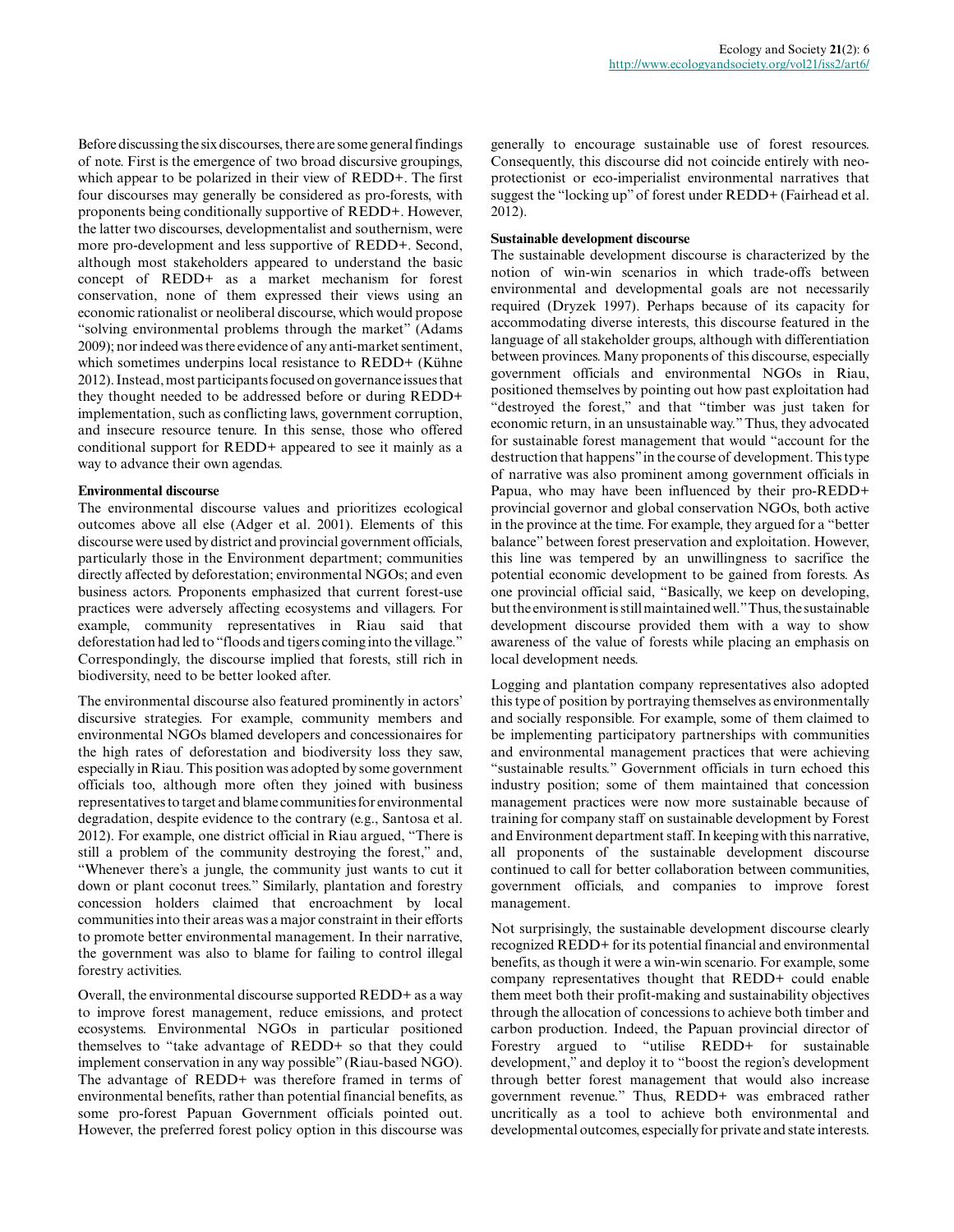#### **Compliance and regulation discourse**

The compliance and regulation discourse belongs to wider narratives of ecological modernization, a key element of which proposes that technical-institutional "fixes" can provide solutions to environmental problems (Hajer 1995). By implication, there is an anti-politics to this discourse whereby powerful actors seek to avoid confrontation and maintain their interests through the "rendering technical" of forest-related problems (Li 2007). This discourse was used during the workshops to frame forest management issues in techno-regulatory terms only, and it was deployed almost exclusively by representatives from the forestry and plantation industries. For instance, they depicted the legal system as a "trusted institution" that should determine who has rights over forested land and who should enforce laws for forest protection. Their discourse hinged on the premise that, if government officials could only formulate clear regulations for achieving environmental objectives, then businesses would simply comply. Frequent reference was also made to regulatory tools and certification schemes as the perfect tools for forest management.

Accordingly, business representatives in Papua and Riau depicted themselves as law-abiding citizens who had contributed to forest security and sustainability through their compliance with relevant laws and regulations. For example, business actors in Papua discussed their legal compliance in terms of the delivery of fees or royalty payments to government and traditional communities, with one logging representative saying, "Here, logging companies are still under control, under the laws and regulations of government... Our role is to implement these rules as best as we can because logging concessions work based on regulation... Another thing is our payment of compensation to customary users... This way, companies contribute to the community and fulfil the Governor's Decree on recognizing customary rights."

In keeping with this line, business participants in Papua blamed illegal loggers for deforestation problems, noting, "Although we try to keep the forest, and the community too, illegal loggers will still try to get in... in any way they can." Thus, Papuan business actors attempted to hide behind the law, accepting no responsibility for noncompliant behavior in their domains. Similarly, in Riau, logging and timber companies portrayed themselves as highly regulated organizations that were now focused on compliance with international standards. For them, this entailed Sustainable Forest Management (SFM) certification and the setting aside of "high conservation value forests" around palm oil plantations.

Another way that concessionaires used the compliance and regulation discourse to deflect potential blame was to criticize government. For example, the national government was blamed for its inability to manage forests and its inadequate law making, especially with regard to land-use planning. As one company representative in Riau explained, "Frankly speaking, regulations in forestry are still inadequate. Many laws and regulations in our country were carelessly made..." A specific legal issue, raised repeatedly, was the government's inability to manage conflicts between communities and concession holders. Company representatives blamed the Forest department, maintaining that it should enforce appropriate laws to achieve environmental and social objectives. For example, one pulp and paper company spokesman in Riau acknowledged that legally they should allocate part of their concession to a "community-company partnership," but he questioned whether companies actually did this in practice because the government was not monitoring the situation. Interestingly, this theme was also picked up by local government staff, mainly district-level forestry officials, who criticized the central government for not providing them with a sufficient operating budget. For this reason, they said they lacked resources to conduct patrols, inspections, and community outreach, as required by law.

Finally, this discourse projected a distinctly pro-business take on REDD+. REDD+ was viewed chiefly as a mechanism to compensate or incentivize businesses for their implementation of SFM practices or other certification schemes. Similarly, those involved in oil palm argued that their actions to comply with the Roundtable on Sustainable Palm Oil guidelines should also attract REDD+ payments. Thus, REDD+ was framed as a potentially beneficial add-on to current business-as-usual scenarios. As one Riau company member said, "Whether we are in forestry or plantations, our true objective is to apply sustainable management. REDD+ is an additional incentive that we can benefit from... Even without the REDD+ mechanism, we have applied SFM certification..." This argument was also extended to companies' compliance with domestic legal frameworks. As one logging representative said in Papua, REDD+ could benefit everyone "if only the regulations were clear and targeted." Thus, the government was made responsible for legal-regulatory improvements, which were framed as a prerequisite for REDD+.

#### **Community rights and benefits discourse**

The community rights and benefits discourse resonates with socalled eco-populist discourses whereby resource-dependent villagers are understood as victims of change, forced to abandon their environmentally benign land-use traditions (Adger et al. 2001, Adams 2009). This discourse was used by all stakeholder groups to varying degrees, but it primarily belonged to community representatives and social development NGOs. It portrayed indigenous and local communities as the rightful owners and managers of forests, which they depend on for their identity and livelihoods. For example, indigenous representatives in Papua explained the significance of forests to their lives: "The most important thing for the people of Papua is customary rights... Almost 90% of the traditional community around the forest is dependent on the forest... It is the source of life for the community." Similarly, in Riau, local NGOs and community members argued that forests had historically been an integral part of village livelihoods, but that over time, forest ownership had shifted to companies and the government. This had caused, according to one NGO, a "separation of society from its cultural roots" along with the loss of traditional livelihoods.

A strong feature of this discourse was that community and NGO representatives portrayed customary forest users as victims of powerful forces such as logging and plantation interests. They especially argued that companies had disregarded customary user rights and were destroying the forest. For example, one community representative in Papua referred to new investors in Merauke district who "do not respect our map... and are taking apart our forest." In addition, "economic pressures" were blamed for forcing communities to abandon their traditional forest management systems to provide for their families. As one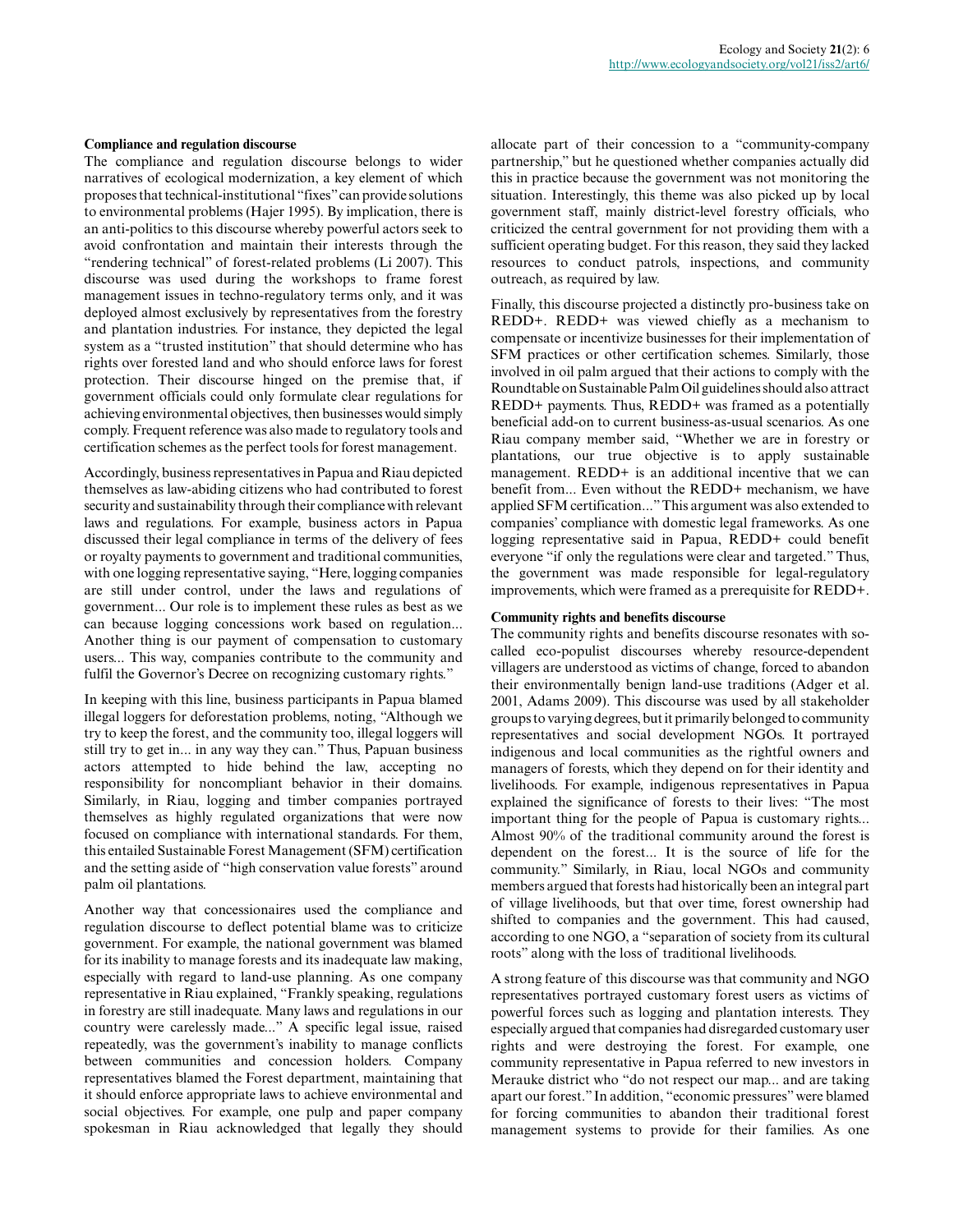community representative from Papua said, "In the past, local knowledge about forest management was held in high esteem and respected by parties managing the forest, including the community. Local knowledge is less respected now..."

However, in Riau, where dispossession and deforestation are far more advanced, community members argued that companies should compensate them for their lost livelihoods or at least share the benefits of forest exploitation. As one local representative said, "If the logging company keeps on exploiting our forest without doing anything for the community, we will be at a loss, just watching and not getting anything until it's gone... It's a responsibility of the company to give benefits back to us... but the company has given nothing." Community representatives of this inclination, predominantly those in Riau, were not necessarily interested in protecting the forest for future generations or for cultural reasons. For example, when Riau community leaders were asked what they would do with the company's land if they could acquire it, some responded that they would "turn it into a plantation."

Thus, the community rights and benefits discourse does not always idealize traditional or indigenous livelihoods. Rather, it prioritizes the needs and rights of people living in and around forests, emphasizing that they should be beneficiaries of forest management and exploitation. To this end, community participants called for customary user rights in new concession areas to be recognized formally, especially through royalty payments to communities. This argument had special significance in Papua, where customary ownership of forests is the norm. Government participants there, themselves of Papuan origin, criticized Indonesian national regulations for being too general and for not addressing the specific concerns of Papua. This, they argued, impeded their ability to secure benefits for communities from forest use.

Proponents of this discourse said they would only support REDD+ if it were based upon clear recognition of customary rights and direct financial incentives to local communities. They strongly emphasized local rights, arguing that communities as "actors in and owners of the forest" should be involved in REDD+ "from planning through to implementation." In Riau, this argument was taken one step further by local advocacy NGOs, who saw REDD+ as an opportunity to reinstate community rights, arguing, "REDD+ is not just about compensation, but also how to restore the rights of the community. Communities need legal recognition. Even if REDD+ does not happen, communities must understand that the forest is their right..." Interestingly, this rights-based language was also used by business representatives in Papua, who from their own experience saw recognition of community rights and associated royalties as a way to avoid local conflict, with one of them saying, "if communities don't have rights or benefits, then REDD+ will be useless."

Finally, all of these assertions were made in the context of community participants' own acknowledgment of their lack of knowledge on REDD+. In Papua, they likened REDD+ to a "foreign language" heard only in government offices. In Riau, communities said that they did not understand "the meaning" of REDD+. Thus, the discourse also entailed doubts and concerns about the prospect of achieving community rights through REDD+, especially given current weak tenure arrangements. This

caused some people to warn that REDD+ benefits would probably go to companies and the forest department, in keeping with the status quo: "The community gets nothing. It's only the forestry staff and companies enjoying the benefits... That's what we're afraid of again... we want at least 50% of the profit given back to surrounding communities..." (Riau-based NGO). This was just one of many calls for REDD+ benefits to reach communities.

#### **Developmentalist discourse**

In the developmentalist discourse, economic growth and poverty alleviation are seen as priorities to be achieved before environmental action (Wittmer and Birner 2005). For the Indonesian context, this discourse posited that forest exploitation and conversion were the most valuable land uses for the growing population. Proponents saw forests and plantations as key sources of income for individuals, their districts, and the nation. This idea was particularly espoused by government officials, who positioned themselves as forest managers and owners. As one government representative in Papua put it, "Forests are a national and local government asset to support development."

Business representatives also deployed the developmentalist discourse, portraying themselves as economic actors who were contributing to regional growth through forest exploitation. For example, logging and plantation companies in Papua argued that their activities were creating new roads, new jobs, and even new municipalities. In this way, they positioned themselves apolitically as benevolent developers, saying, "Our activities give... pride to business people, as we help to open new areas [for development]." In this discussion, companies in Papua noted strong government "pressure to form new regions" at the forest frontier through the creation of new administrative districts. This government-led agenda is known to serve a range of elite interests in Indonesia (Luttrell et al. 2014).

Given the emphasis on economic growth through resource exploitation, it is not surprising that this discourse was distinctly anti-conservation. For example, forest conservation was alleged to be in direct conflict with regional development plans, including the expansion of industries and population growth. This was particularly emphasized in underdeveloped Papua, where one provincial government official maintained, "Preserving the forest is inversely related to development."

Correspondingly, proponents of this discourse did not support REDD+, especially in the business and provincial government stakeholder groups. These actors raised concerns about the potentially negative effects of REDD+ on forest-related industries, regional employment, and economic expansion. For example, one official in Riau argued, "If REDD+ is applied to productive forests... some industries might close." Likewise, one business actor in the same province claimed provocatively that if REDD+ was implemented widely, "The timber industry will shut down, as well as the plywood industry, chip mills, saw mills, and so on... it may lead to massive unemployment... and social conflict." This type of narrative was used repeatedly by the key beneficiaries of forest exploitation, who emphasized that REDD+ would be a "lost opportunity for development." They even speculated about the effects of REDD+ on communities, asking rhetorically, "How about the communities' right to development, such as roads, schools, urban areas, health,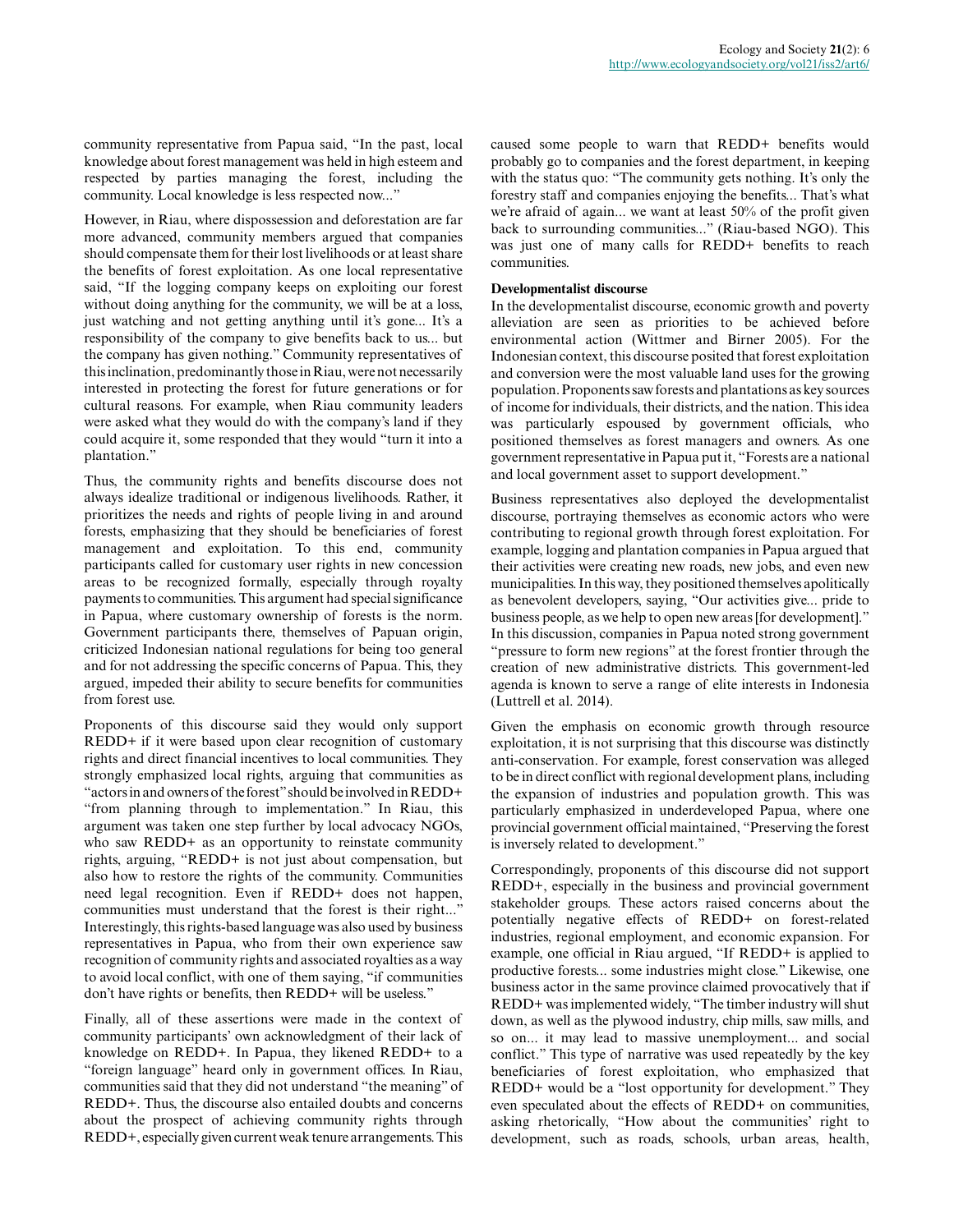transport? Is the government ready to take responsibility for that?" Thus, the discursive strategy of these elite actors was to portray REDD+ supporters as anti-development and anticommunity rights, while defending their own interests.

#### **Southernism discourse**

The last discourse to emerge was that of southernism. This discourse is an element of broader populist and environmental justice narratives identified in the global context (Adger et al. 2001). Proponents typically blame the industrialized world for past deforestation and carbon emissions, leading to today's climate problem. Forest-rich developing countries are therefore depicted as victims of the developed North, with a right to call on them to "clean up their own back yards" before transferring responsibility onto less-developed others (Adger et al. 2001). This discourse is clearly evident in the context of REDD+ in Indonesia, with some government representatives calling on industrialized countries to provide compensation for the fact that Indonesia's forests "help the world to absorb carbon" (Cronin and Santoso 2010:10).

At the workshops, the southernism discourse was used by government and business representatives to support their prodevelopment stance and to oppose REDD+. They depicted REDD+ as a strategy devised by developed countries to exploit poorer forest-rich nations, or as a way for them to avoid responsibility for climate change while underhandedly making less developed countries worse off. Government participants in Riau were particularly vocal in this way. They argued, "It is unfair [of developed countries]... to put pressure on us over forest destruction... this problem began in their countries and they should be responsible for that." Along these lines, some workshop participants perceived REDD+ as a mechanism that would benefit developed countries far more than it would poor countries such as Indonesia. For example, one district official in Riau argued, "They give donations, like REDD+... but we really want to know if they intend to help us. There's a possibility that [they will] get more benefits than what they give to us... and we will suffer."

Similar arguments were made in Papua, where one business representative said that their forests were becoming viewed as "the lung" for developed countries to benefit from, asking, "Is it fair for countries with vast forests to take responsibility for global warming, while industrialized countries get off the hook?" Indeed, this view is a key challenge to the feasibility of REDD+ globally, as evidenced in UNFCCC negotiations in which the issue of North-South equity has been hotly contested (Baer et al. 2000). Southernism, in general, is therefore more anti-colonial than antienvironment.

#### **DISCUSSION**

#### **New policy, old discourses?**

While local understandings of REDD+ were rudimentary at the time of the workshops, it is notable how much people had to say on the subject. This is because the idea of REDD+ necessarily mobilizes and is discussed in terms of pre-existing discourses on forest management and environment-development issues. REDD+ discourses therefore did not exist in their own right, but were a subset or extension of the underlying discursive realm. Given this, REDD+ has the potential to become a new prop in an old game or an empty signifier that local actors intuitively fill with meanings that perpetuate their already-held narratives and ideas, as our analysis suggests.

This finding implies that subnational actors will most likely endeavor to use REDD+ as a way to serve their existing objectives and interests, rather than seeing it as a fresh solution to forest governance problems or as a new set of rules. Given the obvious unresolved conflicts in Indonesia's forest sector, the risk then is that REDD+ in practice will simply reproduce existing struggles and inequalities between communities, companies, and the state, or indeed exacerbate them, as recent observations of Kalimantan suggest (Eilenberg 2015). For this reason, questions about REDD+ policy formulation have rightly focused on its transformative potential (Gallemore et al. 2014, Moeliono et al. 2014). However, as we have shown, these inquiries are incomplete without consideration of the multiplicity of discourses at the local level and how this might affect policy implementation.

Another key dimension in local-level REDD+ is the cross-scalar circulation of discourses and ideas. Having discovered strong resonances between local discourses and pre-established global discourses, as well as similar discursive patterns emerging from two very different field settings, this matter requires further research. However, we suggest two factors that may have influenced our findings. First, most workshop participants would have been exposed to global environmental discourses through the media and through their roles in forest management and related international projects. This, we propose, would have influenced their (re)articulation of ideas and discursive strategies, resulting in the cross-scalar resonances we observed. Second, the workshops were transnational events, given their focus on international policy and the presence of foreign researchers and national-level REDD+ specialists. In this context, workshop participants may have been inclined to communicate in globally legible ways, perhaps by deploying elements of well-established global discourses strategically to legitimize their arguments. The workshops' transnational character may also have restricted space for subaltern perspectives in the discussion, particularly indigenous and community voices. These dynamics signal, again, the need for REDD+ implementation to attend to local nuances if conflict and miscommunication are to be avoided (Howell 2015).

#### **Discourse coalitions to shape policy outcomes?**

Our findings also suggest that, for REDD+ to be implementable, there is a strong need for local actors to establish common forest management goals. Analytically, this implies the formation of discourse coalitions, which emerge with the convergence of different actors' narratives or storylines about environmental problems and how they might be solved (Hajer 1995). As indicated, we identified two emergent discursive groupings around REDD+ and forest management: one group being "prodevelopment and pro-forest exploitation," and the other being "pro-sustainable forest management." These groups have the potential to form discourse coalitions, which in turn may influence policy outcomes.

The pro-development group consists chiefly of arguments and strategic positionings found in the developmentalist and southernism discourses, with some elements of the community rights and benefits discourse. The latter emphasized local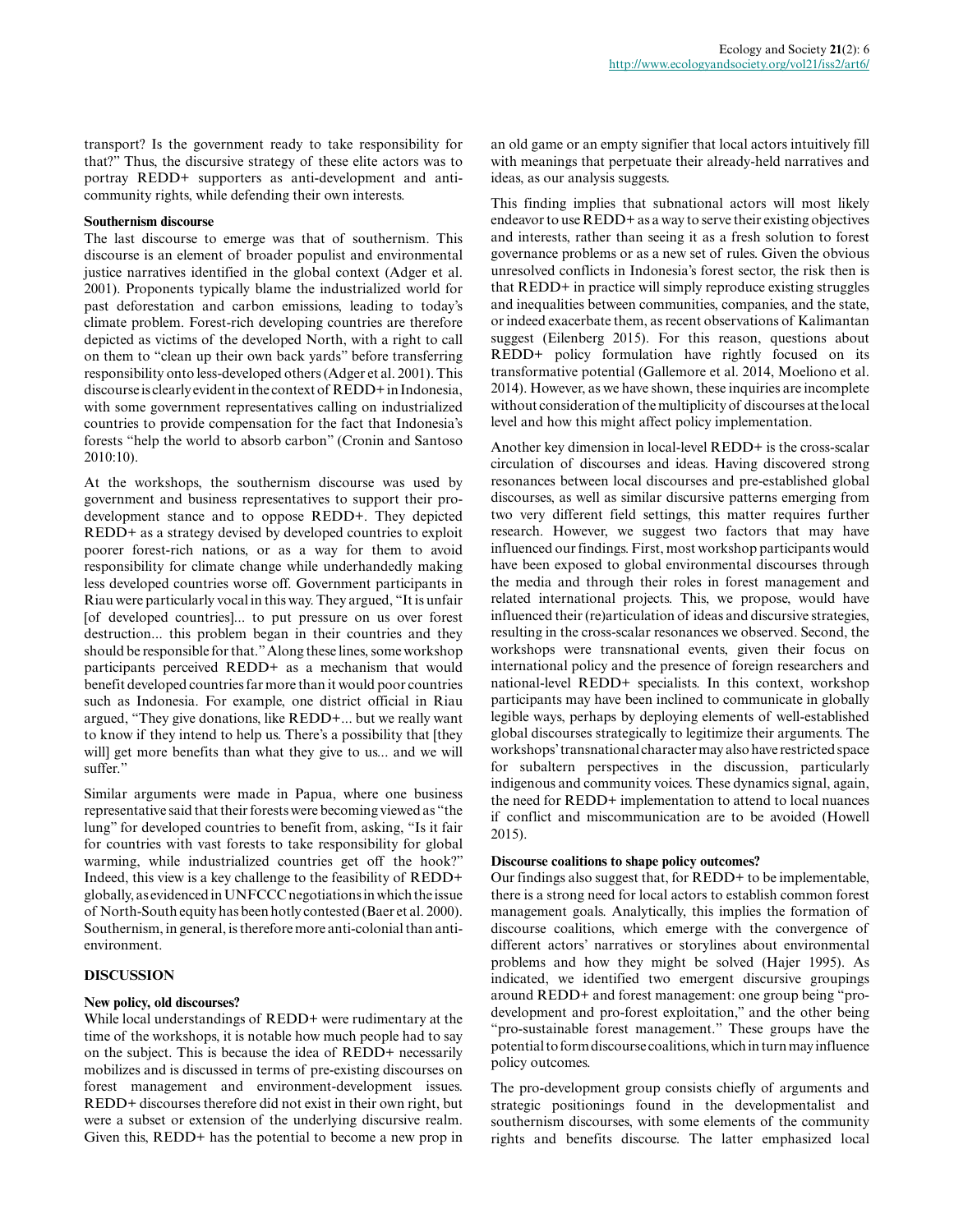economic benefits for communities living in and around forests, while the developmentalist discourse focused more on regional or provincial economic benefits, and the southernism discourse appealed to the need for Indonesia to secure financial resources as a developing nation. Thus, the discourses in this group are tied together by their prioritization of economic growth, generally at the expense of forest conservation, but different actors push for benefits to be accrued at different scales. Consequently, there is no clear policy position in this group other than a generalized anti-REDD+ stance.

The pro-sustainable forest management group comprises discursive elements from the environmental, sustainable development, and compliance and regulation discourses, with some aspects of the community rights and benefits discourse. This group believed in and sought a balance of economic, social, and environmental benefits from forests. Their position was that this aim could be achieved through sustainable and collaborative management practices. Interestingly, their storylines converged around criticism of the government, especially in relation to weak forest law enforcement and poor implementation of tenure reforms and land-use plans. Thus, their position on REDD+ depended on central government action in addressing governance issues first.

Conditional support for REDD+ was therefore a key feature of the pro-sustainable forest management group; their interest in REDD+ was motivated by a desire to achieve other objectives, whether social or environmental. For example, advocacy NGOs in the community rights and benefits discourse supported REDD+ so long as it could provide secure property rights and better livelihoods to local communities. In contrast, environmental NGOs supported REDD+ so long as it could contribute to biodiversity conservation. Interestingly, these locally articulated positions correspond with demand for the delivery of co-benefits, which is now a key feature of global REDD+ policy. Just as Howell (2014) has observed in international spheres, securing local support for REDD+ will therefore likely hinge upon co-benefits that can meet diverse stakeholder interests.

Ultimately, the implication of these two divergent groups is that realizing REDD+ on the ground will not be easy, even if the best possible policy design is achieved at national and global levels. Indeed, our results suggest that REDD+ implementation at the subnational level will give rise to discursive and material struggles that reflect underlying forest governance issues. Careful and creative alliance building will therefore be required if REDD+ is to avoid perpetuating or precipitating conflicts, as others imply (Luttrell et al. 2014, Moeliono et al. 2014).

# **CONCLUSION**

We investigated the voices and perceptions of subnational stakeholders in REDD+ and forest management in Indonesia, with implications for elsewhere. Our study focused on data collected at stakeholder workshops, held in the two contrasting provinces of Riau and Papua. Although we expected to find quite different discourses in each setting, we instead found six discourses common to stakeholders in both provinces, reflecting how the environment-development domain is contested and how discourses can resonate between places or across scales. Critically, this consistent presence of multiple competing discourses signals the key challenge for REDD+: the need to accommodate and resolve contestation that is present not only at the global level but also at the subnational level. Meeting this challenge will ultimately require site-specific problem solving, which our analysis could well assist.

Another important finding is that discourses do not correspond neatly with stakeholder groups, reflecting intragroup diversity. Different actors were also prone to using more than one discourse, depending on the subject matter or audience in question. For example, business actors claimed to be bringing development to Indonesia's rural poor through their investments on the one hand, while blaming local communities for forest destruction on the other. These contradictions present a key limitation of conventional stakeholder analysis, which, in future, might account for discursive representation as well (Dryzek and Niemeyer 2008). Indeed, by analyzing discourses rather than stakeholders, we identified critical struggles and potential actor alliances that may affect REDD+ outcomes.

Finally, we note the strong possibility that REDD+ implementation will simply reproduce or be constituted by preexisting discourses, which are highly contested. REDD+ realization will therefore depend on the formation of favorable alliances or discourse coalitions at the local level, a dynamic and informal process that can be hard to orchestrate (Hajer 1995). In practice, this means that REDD+ will need to appeal to various agendas while also addressing underlying forest governance issues. Herein, practitioners will likely need to address the two discursive groupings that we observed, which exhibited divergent positions on REDD+. Failure to do so could have destabilizing effects. In other words, policy and practice must be grounded in, and able to respond to, local voices and concerns, no matter how diverse. This represents a particular challenge for REDD+, which is, by definition, generic and top-down.

*Responses to this article can be read online at:* [http://www.ecologyandsociety.org/issues/responses.](http://www.ecologyandsociety.org/issues/responses.php/8363) [php/8363](http://www.ecologyandsociety.org/issues/responses.php/8363)

#### **Acknowledgments:**

*We thank all the stakeholders who participated in the workshops in Papua and Riau. Research for this paper was supported by funding from the Australian Centre for International Agricultural Research grant (FST/2007/052) "Improving governance, policy and institutional arrangements to reduce emissions from deforestation and degradation (REDD)". The paper also benefited from feedback from colleagues at the ANU, including John Boswell, and three anonymous reviewers.*

#### **LITERATURE CITED**

Adams, W. M. 2009. *Green development: environment and sustainability in a developing world.* Third edition. Routledge, London, UK.

Adams, W. M., D. Brockington, J. Dyson, and B. Vira. 2003. Managing tragedies: understanding conflict over common pool resources. *Science* 302(5652):1915-1916. [http://dx.doi.org/10.1126/](http://dx.doi.org/10.1126/science.1087771) [science.1087771](http://dx.doi.org/10.1126/science.1087771)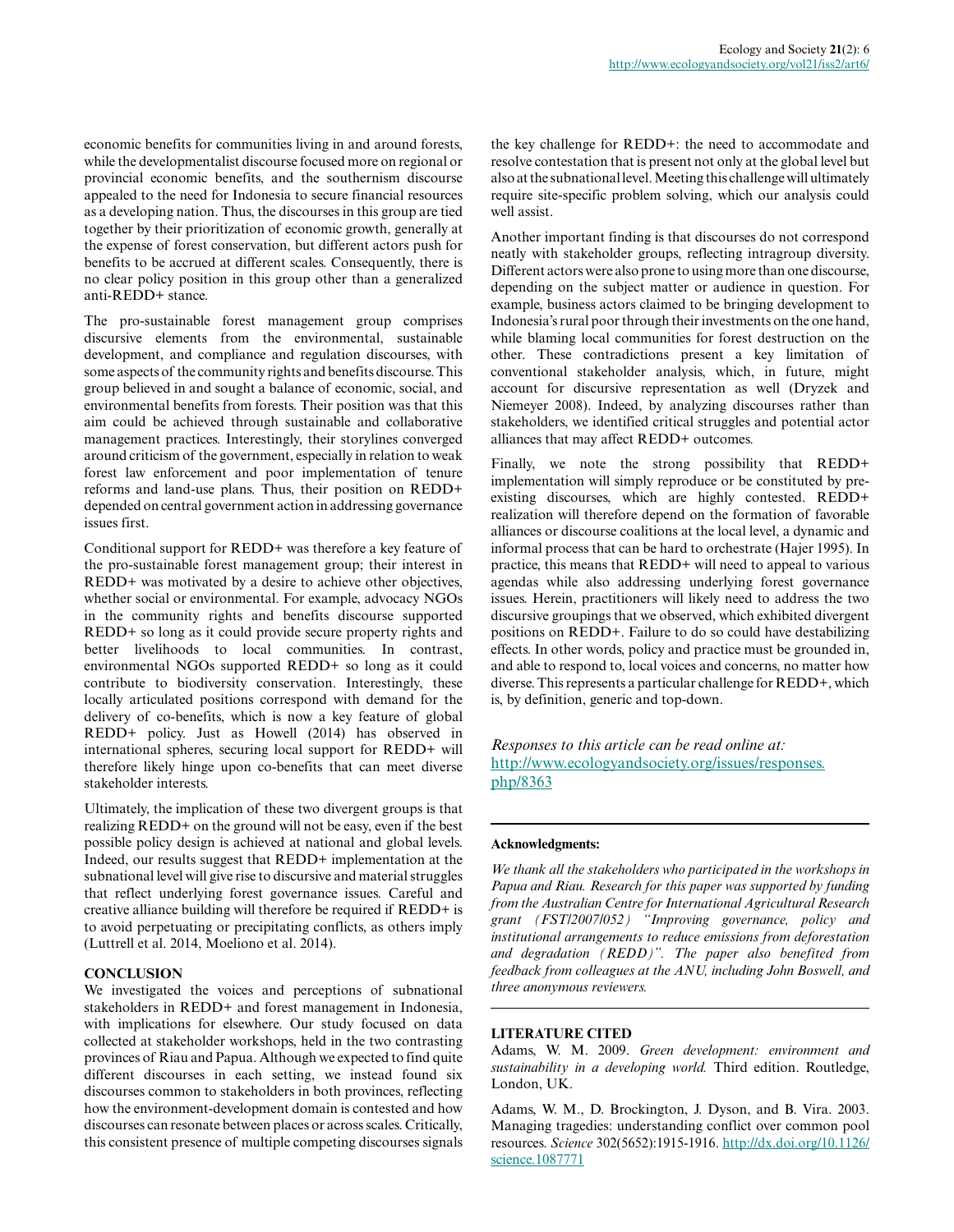Adger, W. N., T. A. Benjaminsen, K. Brown, and H. Svarstad. 2001. Advancing a political ecology of global environmental discourses. *Development and Change* 32(4):681-715. [http://dx.doi.](http://dx.doi.org/10.1111/1467-7660.00222) [org/10.1111/1467-7660.00222](http://dx.doi.org/10.1111/1467-7660.00222)

Adger, W. N., K. Brown, J. Fairbrass, A. Jordan, J. Paavola, S. Rosendo, and G. Seyfang. 2003. Governance for sustainability: towards a 'thick' analysis of environmental decisionmaking. *Environment and Planning A* 35(6):1095-1110. [http://dx.doi.](http://dx.doi.org/10.1068/a35289) [org/10.1068/a35289](http://dx.doi.org/10.1068/a35289)

Bäckstrand, K., and E. Lövbrand. 2006. Planting trees to mitigate climate change: contested discourses of ecological modernization, green governmentality and civic environmentalism. *Global Environmental Politics* 6(1):50-75. [http://dx.doi.org/10.1162/](http://dx.doi.org/10.1162/glep.2006.6.1.50) [glep.2006.6.1.50](http://dx.doi.org/10.1162/glep.2006.6.1.50)

Baer, P., J. Harte, B. Haya, A. V. Herzog, J. Holdren, N. E. Hultman, D. M. Kammen, R. B. Norgaard, and L. Raymond. 2000. Equity and greenhouse gas responsibility. *Science* 289 (5488):2287.<http://dx.doi.org/10.1126/science.289.5488.2287>

Beymer-Farris, B. A., and T. J. Bassett. 2012. The REDD menace: resurgent protectionism in Tanzania's mangrove forests. *Global Environmental Change* 22(2):332-341. [http://dx.doi.org/10.1016/](http://dx.doi.org/10.1016/j.gloenvcha.2011.11.006) [j.gloenvcha.2011.11.006](http://dx.doi.org/10.1016/j.gloenvcha.2011.11.006) 

Brockhaus, M., M. Di Gregorio, and R. Carmenta (editors). 2014*a*. REDD+ national policy networks: information flows, influence, and coalitions for change. *Ecology and Society* SF97. [online] URL: [http://www.ecologyandsociety.org/issues/view.](http://www.ecologyandsociety.org/issues/view.php/feature/97) [php/feature/97](http://www.ecologyandsociety.org/issues/view.php/feature/97)

Brockhaus, M., M. Di Gregorio, and R. Carmenta. 2014*b*. REDD+ policy networks: exploring actors and power structures in an emerging policy domain. *Ecology and Society* 19(4):29. <http://dx.doi.org/10.5751/es-07098-190429>

Brown, H. C. P., B. Smit, D. J. Sonwa, O. A. Somorin, and J. Nkem. 2011. Institutional perceptions of opportunities and challenges of REDD+ in the Congo basin. *Journal of Environment and Development* 20(4):381-404. [http://dx.doi.org/10.1177/1070](http://dx.doi.org/10.1177/1070496511426480) [496511426480](http://dx.doi.org/10.1177/1070496511426480)

Coates, S. 2012. *Green group, analysts slam Indonesia logging ban.* Agence France Presse, Paris, France. [online] URL: [http://www.](http://www.orangutans.com.au/Orangutans-Survival-Information/Green-group-analysts-slam-Indonesia-logging-plan.aspx) [orangutans.com.au/Orangutans-Survival-Information/Green-group](http://www.orangutans.com.au/Orangutans-Survival-Information/Green-group-analysts-slam-Indonesia-logging-plan.aspx)[analysts-slam-Indonesia-logging-plan.aspx](http://www.orangutans.com.au/Orangutans-Survival-Information/Green-group-analysts-slam-Indonesia-logging-plan.aspx) 

Cronin, T., and L. Santoso. 2010. *REDD+ politics in the media: a case study from Indonesia.* Working Paper 49. CIFOR, Bogor, Indonesia. [online] URL: [http://www.cifor.org/publications/](http://www.cifor.org/publications/pdf_files/WPapers/WP-49Santoso.pdf) [pdf\\_files/WPapers/WP-49Santoso.pdf](http://www.cifor.org/publications/pdf_files/WPapers/WP-49Santoso.pdf)

de Lopez, T. T. 2001. Stakeholder management for conservation projects: a case study of Ream National Park, Cambodia. *Environmental Management* 28(1):47-60. [http://dx.doi.org/10.1007/](http://dx.doi.org/10.1007/s002670010206) [s002670010206](http://dx.doi.org/10.1007/s002670010206)

DNPI (National Council on Climate Change - Indonesia). 2010*a. Indonesia's greenhouse gas abatement cost curve.* DNPI, Jakarta, Indonesia. [online] URL: [http://www.mmechanisms.org/document/](http://www.mmechanisms.org/document/country/IDN/Indonesia_ghg_cost_curve_english.pdf) [country/IDN/Indonesia\\_ghg\\_cost\\_curve\\_english.pdf](http://www.mmechanisms.org/document/country/IDN/Indonesia_ghg_cost_curve_english.pdf)

DNPI (National Council on Climate Change - Indonesia). 2010*b. Economic incentive policies for REDD+ in Indonesia: findings* *from OSIRIS model.* Policy Memo 2. DNPI, Jakarta, Indonesia. [online] URL: [http://theredddesk.org/sites/default/files/resources/](http://theredddesk.org/sites/default/files/resources/pdf/2011/dnpi_policy_memo_2_--_economic_incentive_policies_for_redd_in_indonesia.pdf) [pdf/2011/dnpi\\_policy\\_memo\\_2\\_--\\_economic\\_incentive\\_policies](http://theredddesk.org/sites/default/files/resources/pdf/2011/dnpi_policy_memo_2_--_economic_incentive_policies_for_redd_in_indonesia.pdf)-[\\_for\\_redd\\_in\\_indonesia.pdf](http://theredddesk.org/sites/default/files/resources/pdf/2011/dnpi_policy_memo_2_--_economic_incentive_policies_for_redd_in_indonesia.pdf)

Dryzek, J. S. 1997. *The politics of the Earth: environmental discourses.* Oxford University Press. Oxford, UK.

Dryzek, J. S., and S. Niemeyer. 2008. Discursive representation. *American Political Science Review* 102(4):481-493. [http://dx.doi.](http://dx.doi.org/10.1017/s0003055408080325) [org/10.1017/s0003055408080325](http://dx.doi.org/10.1017/s0003055408080325) 

Eilenberg, M. 2015. Shades of green and REDD: local and global contestations over the value of forest versus plantation development on the Indonesian forest frontier. *Asia Pacific Viewpoint* 56(1):48-61.<http://dx.doi.org/10.1111/apv.12084>

Entenmann, S. K., and C. B. Schmitt. 2013. Actors' perceptions of forest biodiversity values and policy issues related to REDD+ implementation in Peru. *Biodiversity and Conservation* 22 (5):1229-1254. <http://dx.doi.org/10.1007/s10531-013-0477-5>

Evans, K., L. Murphy, and W. de Jong. 2014. Global versus local narratives of REDD: a case study from Peru's Amazon. *Environmental Science and Policy* 35:98-108. [http://dx.doi.](http://dx.doi.org/10.1016/j.envsci.2012.12.013) [org/10.1016/j.envsci.2012.12.013](http://dx.doi.org/10.1016/j.envsci.2012.12.013) 

Fairhead, J., and M. Leach. 2003. *Science, society and power: environmental knowledge and policy in West Africa and the Caribbean.* Cambridge University Press, Cambridge, UK.

Fairhead, J., M. Leach, and I. Scoones. 2012. Green grabbing: a new appropriation of nature? *Journal of Peasant Studies* 39 (2):237-261. <http://dx.doi.org/10.1080/03066150.2012.671770>

FAO (Food and Agriculture Organization). 2010. *Global forest resources assessment 2010: main report.* FAO Forestry Paper 163. FAO, Rome, Italy. [online] URL: [http://www.fao.org/docrep/013/](http://www.fao.org/docrep/013/i1757e/i1757e00.htm) [i1757e/i1757e00.htm](http://www.fao.org/docrep/013/i1757e/i1757e00.htm)

FPP (Forest Peoples Programme). 2011. *Papua and West Papua: REDD+ and the threat to indigenous peoples.* Rights, forest and climate briefing series - October 2011. Forest Peoples Programme, Moreton-in-Marsh, UK. [online] URL: [http://www.forestpeoples.](http://www.forestpeoples.org/sites/fpp/files/publication/2011/10/papua-briefing-6.pdf) [org/sites/fpp/files/publication/2011/10/papua-briefing-6.pdf](http://www.forestpeoples.org/sites/fpp/files/publication/2011/10/papua-briefing-6.pdf)

Gallemore, C. T., R. Dini Prasti H., and M. Moeliono. 2014. Discursive barriers and cross-scale forest governance in Central Kalimantan, Indoesnia. *Ecology and Society* 19(2):18. [http://dx.](http://dx.doi.org/10.5751/ES-06418-190218) [doi.org/10.5751/ES-06418-190218](http://dx.doi.org/10.5751/ES-06418-190218)

Gaveau, D. L. A., M. A. Salim, K. Hergoualc'h, B. Locatelli, S. Sloan, M. Wooster, M. E. Marlier, E. Molidena, H. Yaen, R. DeFries, L. Verchot, D. Murdiyarso, R. Nasi, P. Holmgren, and D. Sheil. 2013. Major atmospheric emissions from peat fires in Southeast Asia during non-drought years: evidence from the 2013 Sumatran fires. *Scientific Reports* 4:6112. [http://dx.doi.](http://dx.doi.org/10.1038/srep06112) [org/10.1038/srep06112](http://dx.doi.org/10.1038/srep06112)

Gelling, P. 2007. Forest loss in Sumatra becomes a global issue. *New York Times* December 6, A14 [print]. [online] URL: [http://](http://www.nytimes.com/2007/12/06/world/asia/06indo.html?_r=0) www.nytimes.com/2007/12/06/world/asia/06indo.html?\_r=0

Ginting, L., and O. Pye. 2011. *Resisting agribusiness development: the Merauke Integrated Food and Energy Estate in West Papua, Indonesia.* Institute of Development Studies, University of Sussex, Brighton, UK. [online] URL: [http://www.iss.nl/fileadmin/](http://www.iss.nl/fileadmin/ASSETS/iss/Documents/Conference_papers/LDPI/1_Longgena_Ginting_and_Oliver_Pye_Final.pdf)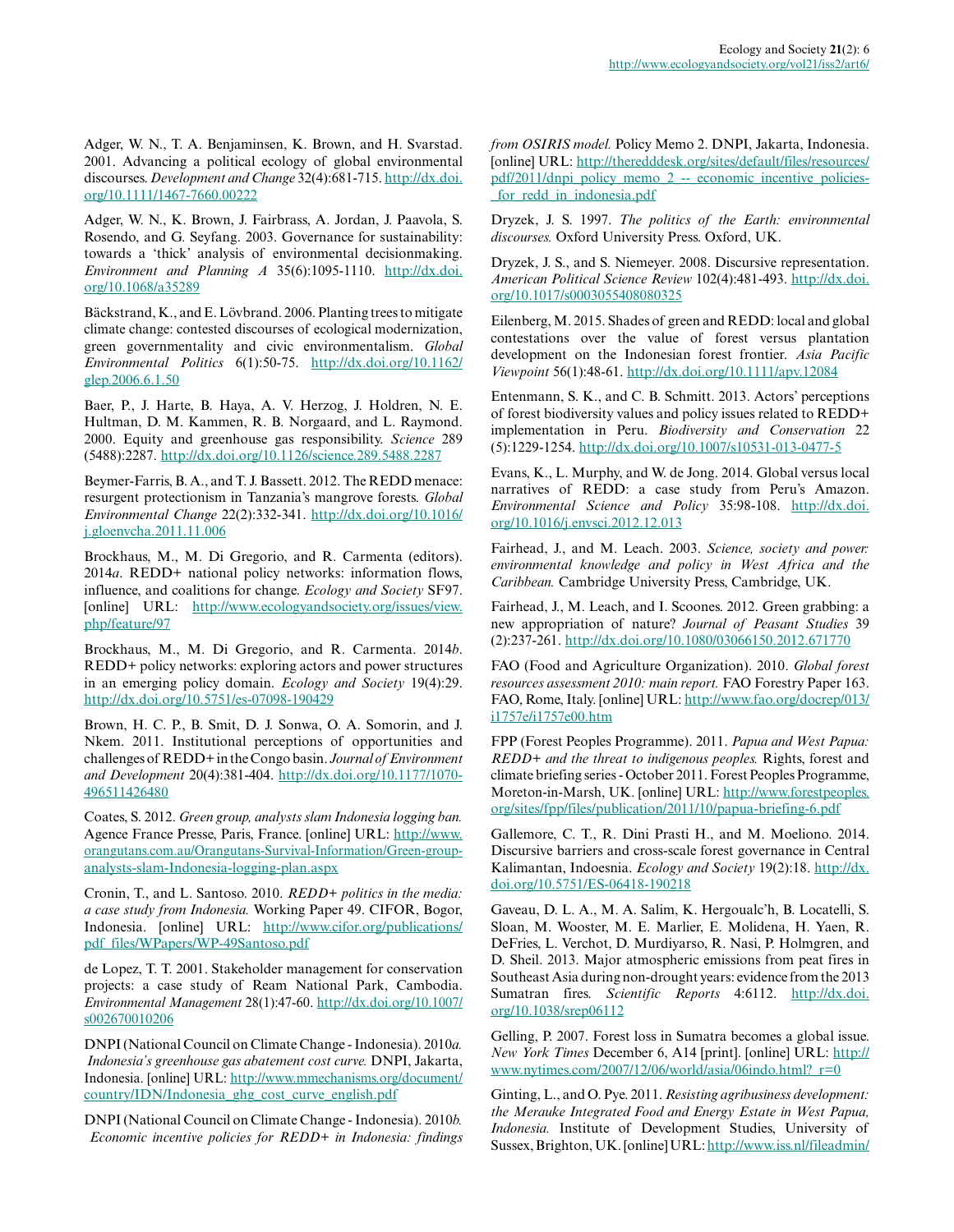[ASSETS/iss/Documents/Conference\\_papers/LDPI/1\\_Longgena](http://www.iss.nl/fileadmin/ASSETS/iss/Documents/Conference_papers/LDPI/1_Longgena_Ginting_and_Oliver_Pye_Final.pdf) [\\_Ginting\\_and\\_Oliver\\_Pye\\_Final.pdf](http://www.iss.nl/fileadmin/ASSETS/iss/Documents/Conference_papers/LDPI/1_Longgena_Ginting_and_Oliver_Pye_Final.pdf)

Gray, B., R. C. Hanke, and L. L. Putnam. 2007. *The discourse of environmental conflicts: how stakeholders construct their claims, their opponents and themselves.* IACM 2007 Meetings Paper. Social Science Research Network, Rochester, New York, USA. <http://dx.doi.org/10.2139/ssrn.1111635>

Grimble, R., and M.-K. Chan. 1995. Stakeholder analysis for natural resource management in developing countries. *Natural Resources Forum* 19(2):113-124. [http://dx.doi.org/10.1111/](http://dx.doi.org/10.1111/j.1477-8947.1995.tb00599.x) [j.1477-8947.1995.tb00599.x](http://dx.doi.org/10.1111/j.1477-8947.1995.tb00599.x)

Hajer, M. A. 1995. *The politics of environmental discourse: ecological modernization and the policy process.* Oxford University Press, Oxford, UK. <http://dx.doi.org/10.1093/019829333x.001.0001>

Hjortsø, C. N., S. M. Christensen, and P. Tarp. 2005. Rapid stakeholder and conflict assessment for natural resource management using cognitive mapping: the case of Damdoi Forest Enterprise, Vietnam. *Agriculture and Human Values* 22 (2):149-167. <http://dx.doi.org/10.1007/s10460-004-8275-z>

Howell, S. 2014. 'No RIGHTS-no REDD': some implications of a turn towards co-benefits. *Forum for Development Studies* 41 (2):253-272. <http://dx.doi.org/10.1080/08039410.2014.901241>

Howell, S. 2015. The politics of appearances: some reasons why the UN-REDD project on Central Sulawesi failed to unite the various stakeholders. *Asia Pacific Viewpoint* 56(1):37-47. [http://](http://dx.doi.org/10.1111/apv.12081) [dx.doi.org/10.1111/apv.12081](http://dx.doi.org/10.1111/apv.12081) 

Keeley, J., and I. Scoones. 1999. *Understanding environmental policy processes: a review.* IDS Working Paper 89. Institute of Development Studies, Brighton, UK. [online] URL: [http://www.](http://www.ids.ac.uk/publication/understanding-environmental-policy-processes-a-review) [ids.ac.uk/publication/understanding-environmental-policy-processes](http://www.ids.ac.uk/publication/understanding-environmental-policy-processes-a-review)[a-review](http://www.ids.ac.uk/publication/understanding-environmental-policy-processes-a-review) 

Kühne, K. 2012. REDD resistance around the world. *REDD Monitor* 14 November 2012. [online] URL: [http://www.redd](http://www.redd-monitor.org/2012/11/14/guest-post-redd-resistance-around-the-world/)[monitor.org/2012/11/14/guest-post-redd-resistance-around-the-world/](http://www.redd-monitor.org/2012/11/14/guest-post-redd-resistance-around-the-world/) 

Lang, C. 2013. Almost half of Norway's climate and forest aid remains unspent. *REDD Monitor* 20 September 2013. [online] URL: [http://www.redd-monitor.org/2013/09/20/almost-half-of](http://www.redd-monitor.org/2013/09/20/almost-half-of-norways-climate-and-forest-aid-remains-unspent/)[norways-climate-and-forest-aid-remains-unspent/](http://www.redd-monitor.org/2013/09/20/almost-half-of-norways-climate-and-forest-aid-remains-unspent/) 

Leach, M., and R. Mearns, editors. 1996. *The lie of the land: challenging received wisdom on the African environment.* International African Institute and James Currey, Oxford, UK.

Li, T. M. 2007. *The will to improve: governmentality, development, and the practice of politics.* Duke University Press, Durham, North Carolina, USA.<http://dx.doi.org/10.1215/9780822389781>

Luttrell, C., I. A. P. Resosudarmo, E. Muharrom, M. Brockhaus, and F. Seymour. 2014. The political context of REDD+ in Indonesia: constituencies for change. *Environmental Science and Policy* 35:67-75.<http://dx.doi.org/10.1016/j.envsci.2012.10.001>

Mahanty, S., A. Bradley, and S. Milne. 2015. The forest carbon commodity chain in Cambodia's voluntary carbon market. Pages 177-199 *in* S. Milne and S. Mahanty, editors. *Conservation and development in Cambodia: exploring froniters of change in nature, state and society.* Routledge, Abingdon, UK.

Mansbridge, J., J. Hartz-Karp, M. Amengual, and J. Gastil. 2006. Norms of deliberation: an inductive study. *Journal of Public Deliberation* 2(1):7 [online] URL: [http://www.publicdeliberation.](http://www.publicdeliberation.net/jpd/vol2/iss1/art7) [net/jpd/vol2/iss1/art7](http://www.publicdeliberation.net/jpd/vol2/iss1/art7) 

McGregor, A. 2010. Green and REDD? Towards a political eoclogy of deforestation in Aceh, Indonesia. *Human Geography* 3(2):21-34.

McGregor, A., M. Eilenberg, and J. Borges Coutinho (editors). 2015. From Global Policy to Local Politics: The Social Dynamics of REDD+ in Asia Pacific. *Asia Pacific Viewpoint* 56(1):1-187. [online] URL: [http://onlinelibrary.wiley.com/doi/10.1111/apv.2015.56.](http://onlinelibrary.wiley.com/doi/10.1111/apv.2015.56.issue-1/issuetoc) [issue-1/issuetoc](http://onlinelibrary.wiley.com/doi/10.1111/apv.2015.56.issue-1/issuetoc)

Moeliono, M., C. Gallemore, L. Santoso, M. Brockhaus, and M. Di Gregorio. 2014. Information networks and power: confronting the "wicked problem" of REDD+ in Indonesia. *Ecology and Society* 19(2):9.<http://dx.doi.org/10.5751/ES-06300-190209>

Mosse, D. 2004. Is good policy unimplementable? Reflections on the ethnography of aid policy and practice. *Development and Change* 35(4):639-671. [http://dx.doi.org/10.1111/j.0012-155x.2004.00374.](http://dx.doi.org/10.1111/j.0012-155x.2004.00374.x) [x](http://dx.doi.org/10.1111/j.0012-155x.2004.00374.x) 

Mulyani, M., and P. Jepson. 2013. REDD+ and forest governance in Indonesia: a multistakeholder study of perceived challenges and opportunities. *Journal of Environment and Development* 22 (3):261-283. <http://dx.doi.org/10.1177/1070496513494203>

Mushove, P., and C. Vogel. 2005. Heads or tails? Stakeholder analysis as a tool for conservation area management. *Global Environmental Change* 15(3):184-198. [http://dx.doi.org/10.1016/](http://dx.doi.org/10.1016/j.gloenvcha.2004.12.008) [j.gloenvcha.2004.12.008](http://dx.doi.org/10.1016/j.gloenvcha.2004.12.008) 

Neumann, R. P. 2005. *Making political ecology.* Hodder Education, London, UK.

Parlina, I. 2015. RI-Norway agree to continue REDD+. *Jakarta* Post April 15, page 3 [print]. [online] URL: [http://www.](http://www.thejakartapost.com/news/2015/04/15/ri-norway-agree-continue-redd.html) [thejakartapost.com/news/2015/04/15/ri-norway-agree-continue-redd.](http://www.thejakartapost.com/news/2015/04/15/ri-norway-agree-continue-redd.html) [html](http://www.thejakartapost.com/news/2015/04/15/ri-norway-agree-continue-redd.html) 

Phelps, J., E. L. Webb, and A. Agrawal. 2010. Does REDD+ threaten to recentralize forest governance? *Science* 328 (5976):312-313.<http://dx.doi.org/10.1126/science.1187774>

Purnomo, H., D. Suyamto, L. Abdullah, and R. H. Irawati. 2012. REDD+ actor analysis and political mapping: an Indonesian case study. *International Forestry Review* 14(1):74-89. [http://dx.doi.](http://dx.doi.org/10.1505/146554812799973208) [org/10.1505/146554812799973208](http://dx.doi.org/10.1505/146554812799973208)

Roe, E. M. 1991 Development narratives, or making the best of blueprint development. *World Development* 19(4):287-300. [http://](http://dx.doi.org/10.1016/0305-750X(91)90177-J) [dx.doi.org/10.1016/0305-750X\(91\)90177-J](http://dx.doi.org/10.1016/0305-750X(91)90177-J) 

Santosa, K., E. Hartoyo, P. Gunarso, A. Dermawan, and K. Obidzinski. 2012. *Analysis of land cover change, forest degradation and deforestation in Siak and Rokan Hilir Districts, Riau.* CIFOR and Tropenbos, Bogor, Indonesia.

Schneider, C., E. Coudel, F. Cammelli, and P. Sablayrolles. 2015. Small scale farmers' needs to end deforestation: insights for REDD+ in São Felix do Xingu (Pará, Brazil). *International Forestry Review* 17(S1):124-142. [http://dx.doi.org/10.1505/1465](http://dx.doi.org/10.1505/146554815814668963) [54815814668963](http://dx.doi.org/10.1505/146554815814668963)